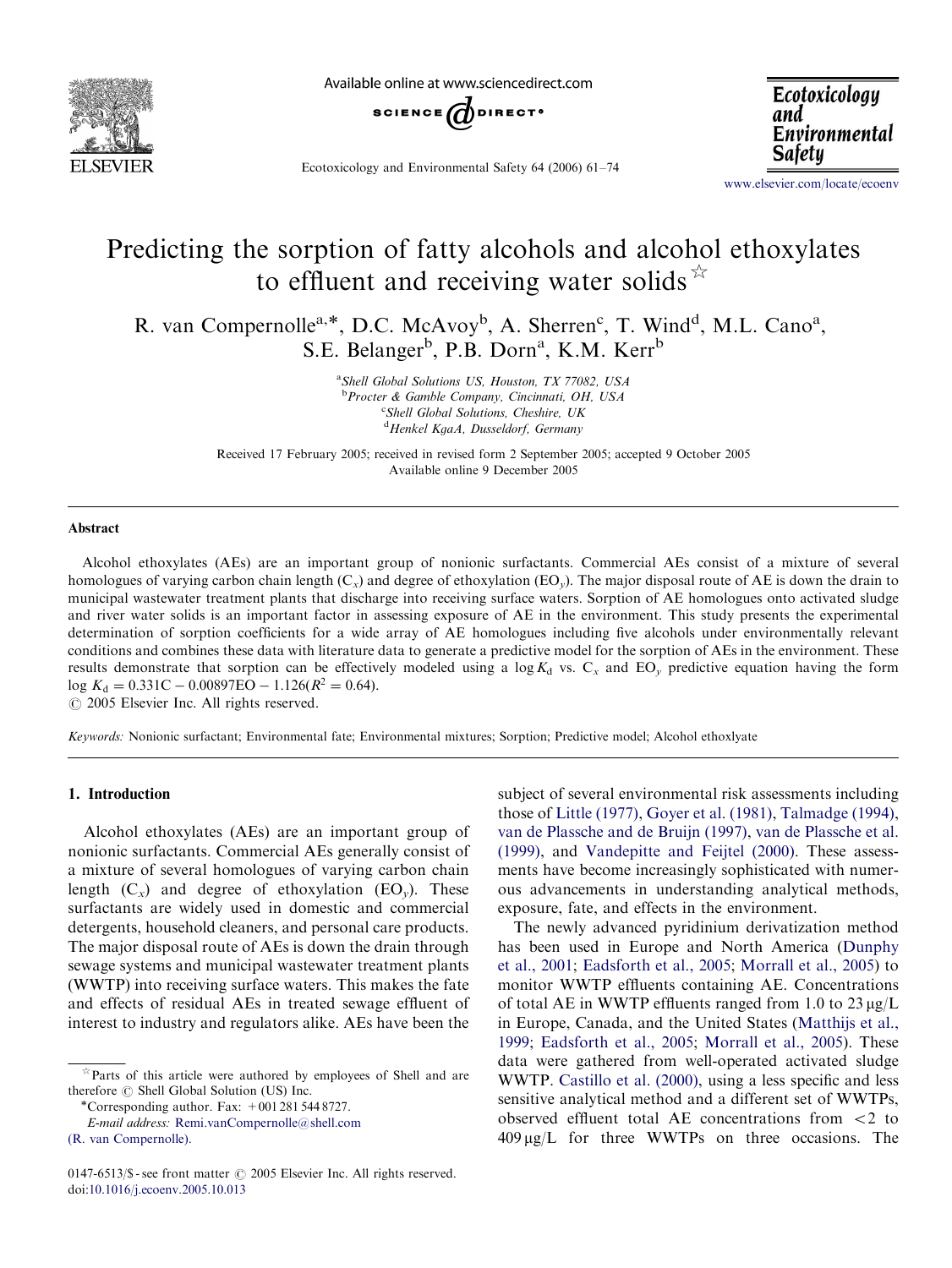analytical method used by these authors is less specific in that it does not provide full homologue quantification (by carbon number and by ethoxylate number) but, rather, groups ethoxymers  $(EO<sub>2</sub> – EO<sub>18</sub>)$  into a single alkyl chain length. Additionally, the method does not detect any ethoxymers below  $EO<sub>2</sub>$ . The reported detection limits in some cases are in the low- $\mu$ g/L range, whereas the pyridinium method has a ng/L detection limit, an order of magnitude difference in sensitivity. Thus, the pyridinium method represents state of the art for AE quantification.

Another factor in effluent concentrations reported by [Castillo \(2000\)](#page-13-0) is the operating conditions of the WWTP effluent plants. Poor operating conditions could account for the wide range of results. However, eight out of nine samples taken from three plants on three dates in the Castillo study showed total AE concentrations to be in the range of  $\langle 2-40 \mu g/L$ , consistent with the other authors' results. One of the nine samples had a total AE of  $409 \mu g/L$ . The WWTP used as a source of this effluent sample appears to have been operating under suboptimal conditions, as evidenced by total suspended solids (SS) removal of only 60–70% and low organic removal of 70% and this may explain the anomalous high value.

Total concentration does not reveal the relevant exposure of AE because the environmental fingerprint of the homologue distribution is of fundamental importance when assessing the risk of AE. With the advent of the pyridinium method, a full fingerprint of 114 AE homologues, including nonethoxylated alcohols, is achievable. These alcohols are present in sufficient amounts to be important in the risk assessment interpretation. In other studies, the presence of fatty alcohol in WWTP effluent is known to occur from natural microbial and metabolic processes [\(Leeming et al., 1994](#page-13-0); [Mudge and Norris, 1997](#page-13-0); [Mudge and Duce, 2005\)](#page-13-0), use in consumer products [\(Modler et al., 2002](#page-13-0)), and degradation of alcohol-based surfactants [\(Wind et al., 2005\)](#page-13-0).

Recently, investigators have gained further perspective on exposure of alcohols in WWTP effluents by determining their removal and metabolite formation in a benchtop continuous activated sludge test by [Wind et al. \(2005\)](#page-13-0) and in batch radiotracer studies by [Itrich and Federle \(2005\)](#page-13-0). Using AE as the sole surfactant source, these studies support an interpretation of extremely rapid biodegradation and address the fraction of alcohol present due to AE biodegradation [\(Wind et al., 2005](#page-13-0)). The application of this information to a risk assessment has also been demonstrated ([Belanger et al., 2005\)](#page-13-0).

Sorption onto activated sludge particles is an important process in removing surfactants from sewage ([Brunner et](#page-13-0) [al., 1998\)](#page-13-0). Additionally, sorption onto receiving water and sediment solids plays an important role in bioavailability and should be taken into consideration when conducting ecological effects studies ([Belanger et al., 2005](#page-13-0); [Kiewiet](#page-13-0) [et al., 1996](#page-13-0); [Brownawell et al., 1997;](#page-13-0) [Cano and Dorn,](#page-13-0) [1996a, b;](#page-13-0) [McAvoy and Kerr, 2001](#page-13-0)). It is impractical to determine measured sorption constants for each of the 114

AE homologues. A quantitative correlation between carbon chain length and EO number and sorption coefficient is thus sought to account for the bioavailability, or free fraction, of each homologue in a risk assessment. [Kiewiet et al. \(1996\)](#page-13-0) reported a sorption coefficient  $(\log K_{s/w})$  predictive equation based on carbon and ethoxylate numbers using data from a set of 11 AE homologues:

$$
\log K_{s/w} = 0.33 \text{C} + 0.06 \text{EO} - 1.7,\tag{1}
$$

where C is the number of alkyl carbon atoms and EO is the number of ethoxy units.

Thus, both the alkyl chain length (carbon number) and the number of ethoxy units (EO) affect sorption. Previous studies have consistently shown a direct relationship between increasing carbon number and sorption. However, these studies disagree on the effect of EO units. [Kiewiet et](#page-13-0) [al. \(1996\)](#page-13-0) and [Cano and Dorn \(1996a, b\)](#page-13-0) reported a direct relationship between increasing EO number and sorption. [McAvoy and Kerr \(2001\)](#page-13-0), however, reported an inverse relationship between sorption and EO number. In all cases, it is clear that the alkyl chain length dominates as a sorption determinate and EO number plays a secondary minor role in sorption.

Sorption data are reported in some cases [\(Kiewiet et al.,](#page-13-0) [1993, 1996, 1997](#page-13-0); [McAvoy and Kerr, 2001](#page-13-0)) as a linear sorption isotherm with a constant distribution ratio while others [\(Brownawell et al., 1997;](#page-13-0) [Cano and Dorn, 1996a, b](#page-13-0)) found the sorption to be nonlinear and represented by a Freundlich isotherm:

$$
C_{\rm s}=K_{\rm f}C_{\rm w}^n,\tag{2}
$$

where  $K_f$  is the Freundlich sorption coefficient that expresses the affinity of a surfactant for a given solid sorbent, while the exponent,  $n$ , is a measure of isotherm nonlinearity.

The nonlinearity of these results is attributable to some combination of the starting concentration (dominating) and the effect of increasing ethoxy groups on the sorption to the surface of the substrate, whereas linear isotherms are observed for lower concentrations and/or increasing carbon numbers.

Normalization of the sorption coefficient,  $K_d$ , to the sediment organic carbon fraction,  $f_{\text{oc}}$ , has been done in some studies such as [Kiewiet et al. \(1997\)](#page-13-0) and [McAvoy and](#page-13-0) [Kerr \(2001\)](#page-13-0), and the sorption coefficient has been reported as  $K_{\text{oc}}$ . However, [Brownawell et al. \(1997\),](#page-13-0) [Kiewiet et al.](#page-13-0) [\(1996\)](#page-13-0), and [Cano and Dorn \(1996a, b\)](#page-13-0) reported sorption coefficients without carbon normalization. These authors reported the  $f_{\rm oc}$  of these sediments, however. Sediment organic carbon fraction is not the only factor affecting sorption. Cation exchange capacity, clay fraction, and surface area also play roles in sorption and can interact with both the alkyl chain and the EO units. [Cano and Dorn](#page-13-0) [\(1996a\)](#page-13-0) speculated that clay and EO number have a direct relationship, for example. All authors state that the length of the alkyl side chain (hydrophobe) plays the dominant role in sorption, which supports a strong role for  $f_{\text{oc}}$  as a sediment characteristic.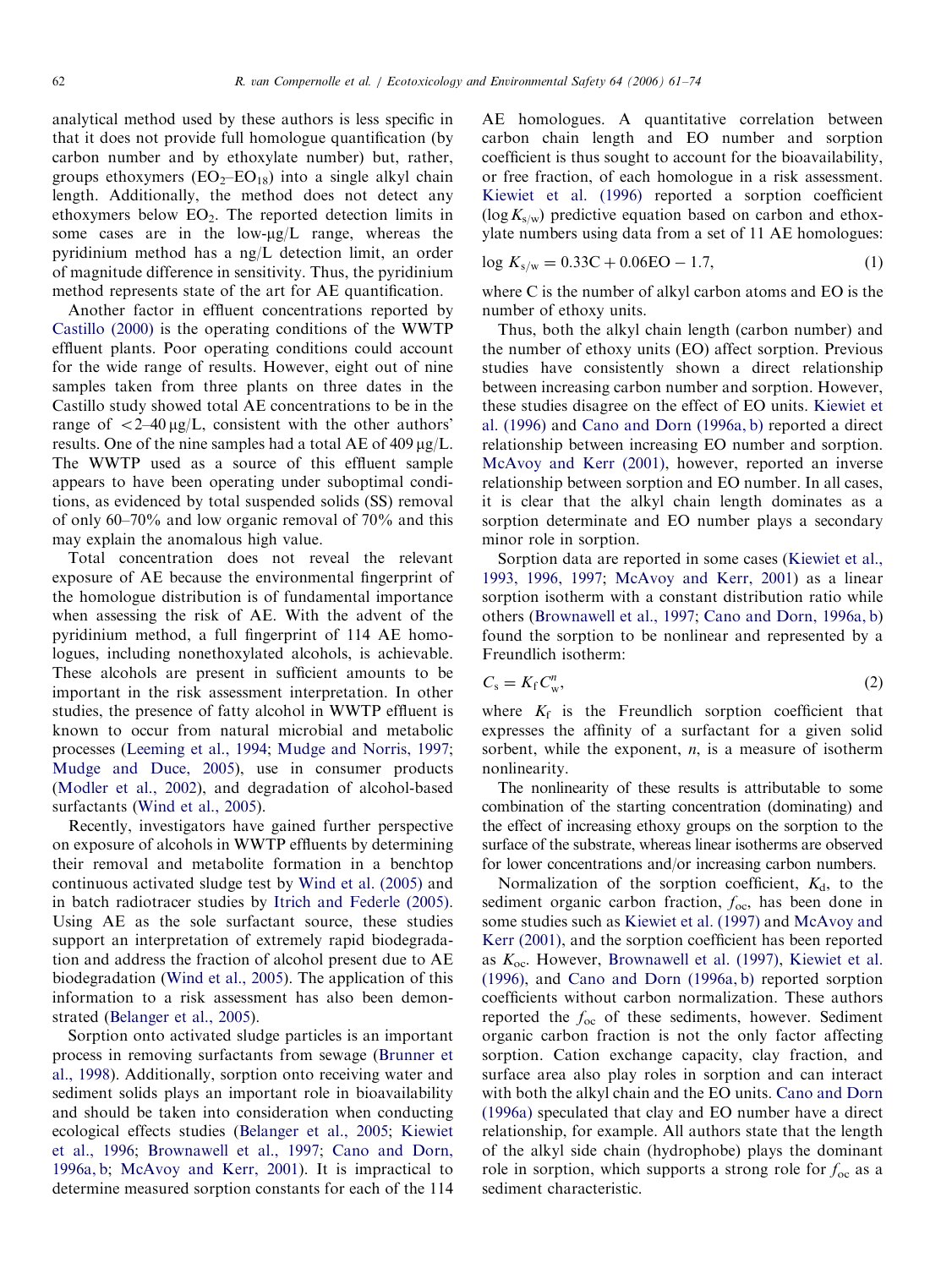To increase the ability of ecological risk assessments to account for environmental factors, it is desirable to produce a predictive equation for AE sorption and bioavailability building on the equation by [Kiewiet et al.](#page-13-0) [\(1996\)](#page-13-0) by the inclusion of additional literature data and new data from this study. This paper presents the results of an experimental determination of sorption coefficients of five AE homologues and a series of five alcohols under environmentally relevant conditions. Alcohols are included to account for their specific bioavailability and to determine whether their sorption behavior is consistent with that of the ethoxylated homologues in the distribution. These experimental results are combined with the literature sorption data for a wide range of AE homologues to generate a general predictive model for the sorption of AEs in the environment based on 69 sorption coefficients and representing 33 individual AE homologues.

#### 2. Materials and methods

Two sorption studies, conducted in separate laboratories, are described below. The first study evaluated the sorption of five AE homologues with activated sludge and river water and is an extension of a previously reported study ([McAvoy and Kerr, 2001](#page-13-0)). The second study evaluated the sorption of five alcohols onto a mixture of activated sludge and river water SS. Each study utilized activated sludge and river water samples in close proximity to the respective laboratory. The unique characteristics of the sampling and sorption procedures are described in the following sections.

#### 2.1. AE sorption to activated sludge and river water solids

#### 2.1.1. Test substances

Five  ${}^{14}$ C-radiolabeled AE homologues (C<sub>12</sub>EO<sub>3</sub>, C<sub>14</sub>EO<sub>3</sub>, C<sub>16</sub>EO<sub>3</sub>,  $C_{14}EO_1$ , and  $C_{14}EO_6$ ) were synthesized by Procter & Gamble and then used to determine AE sorption onto river water and activated sludge solids. Radiolabeled homologues were synthesized in the Procter & Gamble Laboratory (Cincinnati, OH) as described by [McAvoy and Kerr](#page-13-0) [\(2001\).](#page-13-0) The radiolabeled AE materials were characterized by thin-layer chromatography (TLC) with radiochemical imaging detection. A  $1-2-\mu L$ aliquot of each AE was spotted on a 20  $\times$  20-cm $^2$  silica gel plate (Whatman No. 485820). The following solvent systems were used to cover the range of test substance polarities: (1) 2% methanolchloroform for  $C_{12}EO_3$ ,  $C_{14}EO_3$ , and  $C_{16}EO_3$ ; (2) 95:5:1 methylene chloridemethanolformic acid for  $C_{14}EO_6$ ; and (3) 3:1 hexaneethyl acetate for  $C_{14}EO_1$ . The plates were allowed to develop in the appropriate solvent system and then analyzed using a Bioscan Imaging Scanner. Radiochemical purities and specific activities were determined and are reported in [Table 1](#page-3-0).

#### 2.1.2. River water

A river water grab sample was collected for the AE sorption experiments from the Ohio River in Covington, Kentucky near the mouth of the Licking River. The sample was taken following a period of high rainfall to maximize SS concentration. SS concentration was determined to be 150 mg/L using Standard Methods [\(APHA, 1995](#page-12-0)).

## 2.1.3. Activated sludge

An activated sludge grab sample was collected from the Polk Run Sewage Treatment Plant (STP) (Loveland, OH)  $(>90\%$  domestic sewage) and immediately preserved with  $4\%$  formalin (v/v). The activated sludge mixed liquor suspended solids (MLSS) concentration was determined to be 3000 mg/L and the total organic carbon (TOC) concentration was measured at 1020 mg C/L using Standard Methods [\(APHA, 1995](#page-12-0)). These two values result in a fraction organic carbon  $(f_{\rm oc})$  content of 0.34.

#### 2.1.4. Sorption procedures for AE

2.1.4.1. Test for linear isotherm AE. To determine accurate sorption coefficients  $(K_d)$ , it is essential that the concentration of the substance being tested fall within the linear portion of the sorption isotherm. This was accomplished in this study by determining the linear portion of the isotherm for both the river water and the activated sludge samples using  $C_{14}EO_6$ , which is the largest of the homologues being tested. The dose concentrations for the isotherm experiment were 25, 50, 100, and 200  $\mu$ g/L, and the isotherm was determined with a single replicate test. The procedure followed for determining the aqueous and sorbed phases concentration is described in Section 2.1.4.2. These isotherms were used to determine the AE working concentration range for the subsequent river water and activated sludge sorption experiments.

2.1.4.2. River water sorption procedure. Sorption coefficients for the five AE homologues with the Ohio River water solids were determined by a batch equilibrium method. Triplicate samples were prepared by placing 100 mL of river water into 250-mL polycarbonate centrifuge bottles; 4 mL of formalin was added to each sample as a preservative to avoid any biological activity. Initial experiments determined that formalin had no effect on the sorption behavior of these compounds. TLC was also used to verify that the test substance did not degrade during the experiment.

Each AE homologue was added to the appropriate centrifuge bottle at the range of concentrations given in [Table 3,](#page-6-0) and the samples were equilibrated for 2h on an orbital shaker (Lab-Line Instruments Model 3520) at 2000 rpm. Initial screening experiments determined that a 2-h equilibration time was sufficient to achieve equilibrium. Samples were then centrifuged (Beckman Model J2-21 centrifuge with rotor JA-14) at 10,000g for 20 min. Two 1-mL aliquots of the supernatants were removed and analyzed by liquid scintillation counting (LSC). The remaining supernatant was discarded. Several Milli-Q water washes were used to transfer the solids to a filtration device that contained a preweighed Whatman GF/ C glass fiber filter. The solids were collected on the filter and then dried at 103 *1*C. The dried filter was weighed and the weight of the solids was determined by difference. The filters containing the solids were then combusted using a Packard Sample Oxidizer (Model 307), and the resulting radiolabeled  $CO<sub>2</sub>$  was trapped in scintillation cocktail and analyzed by LSC. A sorption coefficient  $(K_d)$  was determined by the ratio of the solid-phase concentration to the aqueous-phase concentration:

$$
K_{\rm d} = \frac{C_{\rm s}}{C_{\rm w}},\tag{3}
$$

where  $C_s$  is the concentration of AE homologues in the solid phase (mg/ kg) and  $C_w$  is the concentration of AE homologues in the aqueous phase (mg/L).

2.1.4.3. Activated sludge sorption procedure. Only the  $C_{16}EO_3$  is reported as a new result for activated sludge. The other four AEs shown in [Table 1](#page-3-0) were previously reported ([McAvoy and Kerr, 2001\)](#page-13-0). A serious of 10-mL volumes of 4% (v/v) formalin-preserved activated sludge was placed into 15-mL glass centrifuge tubes. Each homologue was then spiked into the tubes at the concentrations shown in [Table 3.](#page-6-0) Triplicate samples were equilibrated for 2h on a LabQuake Shaker (Catalog No. T400-110) at a rate of 21 turnovers/min. The samples were then centrifuged (fixed-rotor Fisher Model 228) at 2000g for 5 min and two 1-mL aliquots of the supernatant were analyzed by LSC. The remaining supernatant was decanted and solids were analyzed by the same procedure as described above for the river water samples. Once the aqueous- and solid-phase concentrations were determined, the sorption coefficients  $(K_d)$ were calculated from the ratio of the solid-phase concentration (mg/kg) to the aqueous-phase concentration (mg/L) using Eq. (1).

2.1.4.4. Activated sludge plus river water sorption procedure. The Ohio River water was spiked with the Polk Run activated sludge to simulate the river water matrix found below an STP outfall. A 2-L volume of Ohio River water was spiked with 2 mL of the Polk Run activated sludge. The mixture was stirred and then 100-mL volumes were transferred into 250 mL polycarbonate centrifuge bottles. With an initial activated sludge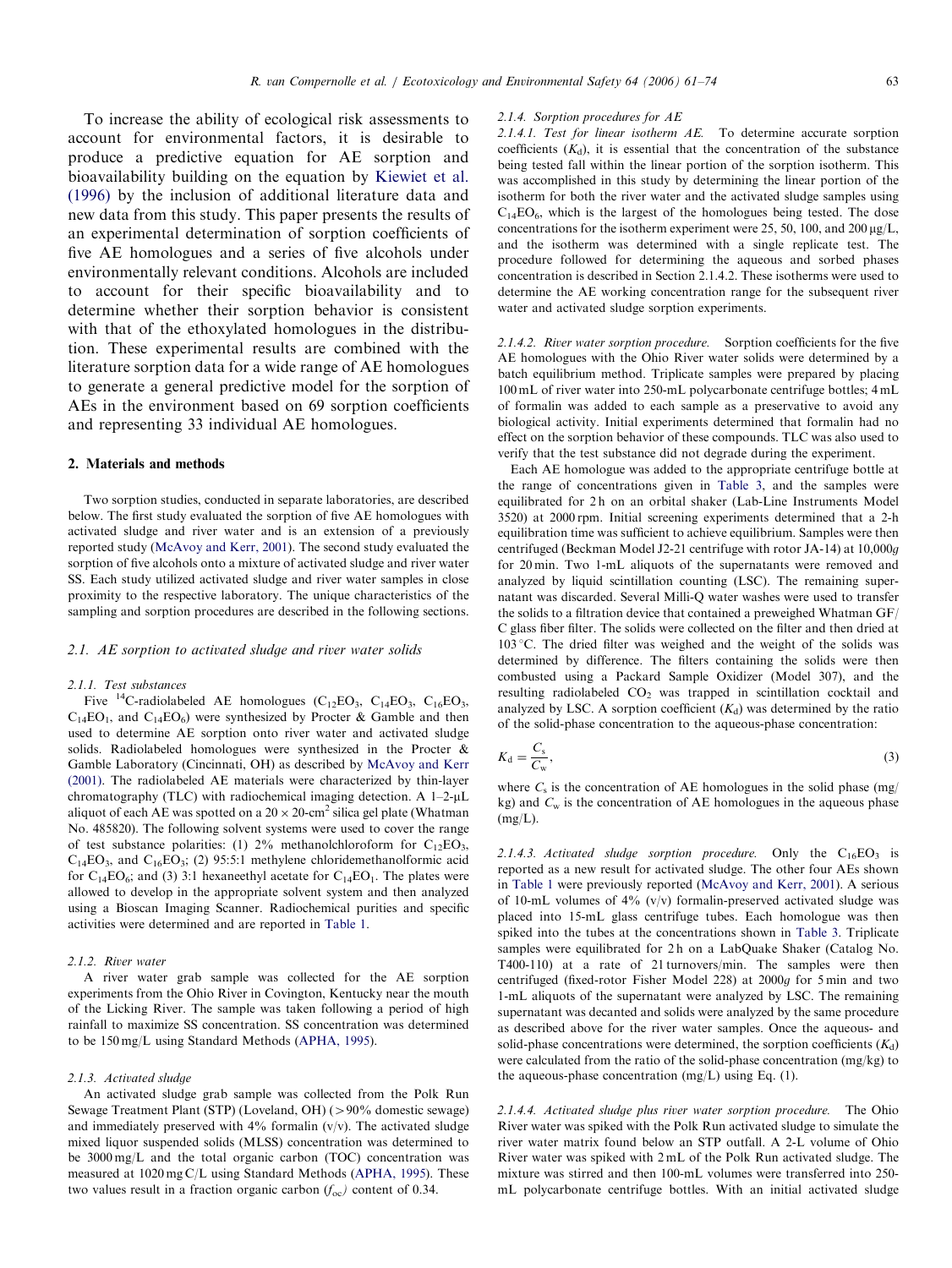<span id="page-3-0"></span>

| Table 1                                                                           |  |  |  |  |
|-----------------------------------------------------------------------------------|--|--|--|--|
| Test substances used in the activated sludge and river water sorption experiments |  |  |  |  |

| Test substance                             | $CAS$ no.  | Common name                            | Radio purity $(\% )$ | Specific activity $(mCi/g)$ |
|--------------------------------------------|------------|----------------------------------------|----------------------|-----------------------------|
| $[2^{-14}C]3, 6, 9$ -Trioxa-1-heneicosanol | 3055-94-5  | AE, $C_1$ <sub>2</sub> EO <sub>3</sub> | 92.3                 | 17.0                        |
| $[2^{-14}C]$ 3,6,9-Trioxa-1-tricosanol     | 26826-30-2 | AE, $C_{14}EO_3$                       | 95.8                 | 13.7                        |
| $[2^{-14}C]3, 6, 9$ -Trioxa-1-pentacosanol | 4484-59-7  | AE, $C_{16}EO_3$                       | 99.1                 | 14.0                        |
| $[1 - {^{14}C}]$ 3-Oxaheptadecanol         | 2136-70-1  | AE, $C_{14}EO_1$                       | 96.9                 | 23.2                        |
| $[16^{-14}C]3, 6, 9, 12, 15, 18-$          | 5157-04-0  | AE, $C_{14}EO_6$                       | 98.1                 | 10.3                        |
| Hexaoxadotricontanol                       |            |                                        |                      |                             |

Table 2

Test alcohols used in activated sludge–river water sorption study

| Test substance (lot number) | CAS no.        | Common name  | Radio purity $(\% )$ | Specific activity $(mCi/g)$ |
|-----------------------------|----------------|--------------|----------------------|-----------------------------|
| Dodecanol (030626)          | $112 - 53 - 8$ | $C_{12}EO_0$ | 99                   | 295                         |
| Tetradecanol (030627)       | $112 - 72 - 1$ | $C_{14}EO_0$ | 99                   | 257                         |
| Pentadecanol (030626)       | 629-76-5       | $C_{15}EO_0$ | 99                   | 232                         |
| Hexadecanol (030513)        | 36653-82-4     | $C_{16}EO_0$ | 99                   | 227                         |
| Octadecanol (030627)        | 112-92-5       | $C_{18}EO_0$ | 99                   | 203                         |

solids concentration of 3000 mg/L and a river water SS concentration of 150 mg/L, the resulting final diluted activated sludge concentration was 3 mg/L. The sorption coefficients for all five AEs in Table 1 were determined using the river water procedure as described above and at AE test concentrations given in [Table 3.](#page-6-0)

#### 2.2. Alcohol sorption to activated sludge and river water solids

#### 2.2.1. Alcohol test substances

Five linear primary alcohols  $C_xEO_0$  uniformly radiolabeled with <sup>14</sup>C  $(250 \,\mu\text{Ci of each})$  were obtained from American Radiolabeled Chemicals Inc. of St. Louis, MO. Radiochemical purities and specific activities determined by the manufacturer of these alcohols are given in Table 2. The manufacturer indicated that radiolabeled impurities were nondetectable (pers. comm.).

Each alcohol was transferred from its supply vial to a 10-mL volumetric flask with methanol. The octadecanol vial was also finally rinsed with ca. 1 mL of ethyl acetate. These solutions were counted by LSC and the actual amount of each alcohol in solution was calculated. These values were compared to concentrations obtained by analysis of the solutions against unlabeled alcohols (Fluka, 97–99% purity) of the same carbon lengths by gas chromatography (GC). The ratios of the GC concentration to the LSC concentration are 0.95, 0.87, 0.83, 0.96, and 0.86 for  $C_{12}$ ,  $C_{14}$ ,  $C_{15}$ ,  $C_{16}$ , and  $C_{18}$ , respectively.

#### 2.2.2. River water

River water for the alcohol sorption study was collected from the River Gowy, Ellesmere Port, UK on August 5 and 6, 2003. Water from the two samplings was blended together to give a composite sample containing 12 mg/L SS. To prevent biological growth in the water prior to mixing with settled activated sludge, 0.01% (m/v) mercuric chloride was added.

## 2.2.3. Activated sludge

In the alcohol study, activated sludge was obtained from Chester, UK (United Utilities, Sealand Road) sewage treatment works, a plant that receives mainly  $(>90\%)$  domestic-derived wastewater. Activated sludge (37 L) was collected from aeration tanks on July 31, 2003. The activated sludge was stirred at 150 rpm and aerated until August 5, 2003 when the MLSS and mixed liquor volatile SS were determined according to Standard Methods [\(APHA, 1995](#page-12-0)) to be 2940 and 2210 mg/L, respectively. The TOC content of the activated sludge was 880 mg/L. The activated sludge was then deactivated by the addition of 37 g mercuric chloride to the 37 L of activated sludge (equivalent to  $0.1\%$  m/v).

#### 2.2.4. Sorption procedures for alcohols

2.2.4.1. Preliminary settling studies on activated sludge. Simulated STP effluent was prepared by settling activated sludge in batches according to the following procedure. Simulated STP effluent is defined here as the supernatant liquid that contains 30 mg/L SS after the activated sludge has been allowed to settle. Therefore, the settling time required to achieve 30 mg/L SS in the supernatant had to be determined. To do this, six 500 mL graduated glass bottles were filled with activated sludge. After the bottles were gently and consistently agitated to ensure that the contents were as well mixed as possible, a 100-mL aliquot of the supernatant liquid was withdrawn from one of the bottles by syringe at times ranging from 10 to 225 min. Each sample was collected from the supernatant at a consistent (from bottle to bottle) level below the liquid surface. The graduated marks on the bottles were used to locate the sample point. The first set of samples was collected at a level below the surface corresponding to the 400-mL graduation mark on the bottle. The SS in each 100-mL volume were measured. Settling time to 30 mg/L was determined from a graph of SS concentration vs. time, as shown in [Fig. 1.](#page-4-0) The two final points did not fit a smooth curve, so a limited second study was conducted using the same procedure except that samples were collected at a level corresponding to the 300-mL graduation mark on the bottles. On the basis of the two sets of data, a settling time of 100 min to achieve a supernatant of 30 mg SS/L was determined.

2.2.4.2. Activated sludge spiking with alcohols. The following procedures are illustrated by the flow scheme in [Fig. 2](#page-4-0). A 4-L aliquot of the activated sludge (2940 mg/L MLSS), which was inactivated with mercuric chloride  $(0.1\% \text{ m/v})$ , was dispensed into each of five 10-L aspirators. These were set to stir gently at 80 rpm, a speed sufficient to keep the solids in suspension but not too great to cause physical breakdown of the particles. Each vessel was then spiked with a stock solution of one of the radiolabeled alcohols to give a concentration of  $100 \pm 2 \mu g/L$ . The concentrations of the stock solutions were 93, 95, 125, 104, and 121 mg/L for  $C_{12}$ ,  $C_{14}$ ,  $C_{15}$ ,  $C_{16}$ , and C18 alcohols, respectively. The volumes used were 4.3, 4.2, 3.2, 3.85, and 3.3 mL for  $C_{12}$ ,  $C_{14}$ ,  $C_{15}$ ,  $C_{16}$ , and  $C_{18}$  alcohols, respectively. The sample was stirred for 24 h, which was found in preliminary testing to be adequate to achieve equilibrium.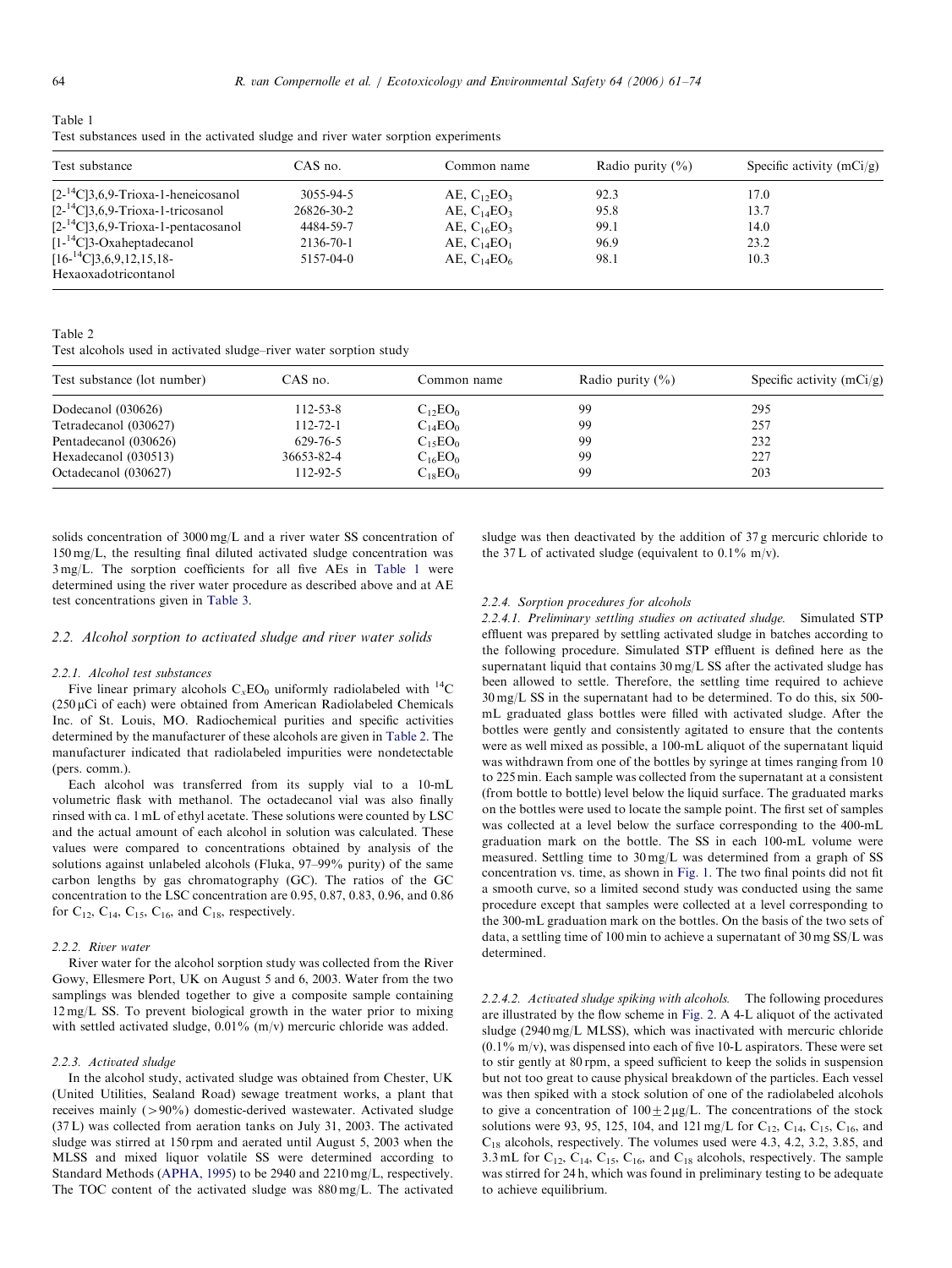<span id="page-4-0"></span>2.2.4.3. Mixing settled activated sludge with river water. The spiked activated sludge sample for each alcohol was dispensed into 5500-mL bottles (Fig. 2). The aspirators containing the alcohols were gently agitated during and between subsampling to ensure as much homogeneity of activated sludge suspension as possible. The 25 bottles (five replicates of five different alcohols) were gently shaken, and allowed to settle for 100 min and 100-mL subsamples were taken from close to the 300-mL graduation of each bottle as described under preliminary settling studies on activated sludge and added to new flasks. This resulted in five synthetic STP effluent bottles having 30 mg/L SS for each of



Fig. 1. Solids settling curve to determine time to achieve 30 mg/L suspended solids for alcohol sorption test.

the five alcohols being tested. Based on the preliminary settling rate test, each subsample of settled activated sludge was assumed to contain 30 mg/L SS.

Four 20-mL volumes of synthetic STP effluent from each of the 100-mL subsamples were pipetted into separate 300-mL bottles for dilution with river water. The remaining 20 mL from the synthetic STP effluent was used to determine the relative amounts of radioactivity in the aqueous and solid phases. This was done by LSC measurement of the whole sample followed by centrifugation for 20 min at 600g and subsequent counting of the supernatant.

Each of the other four 20-mL subsamples of synthetic STP effluent was diluted with 180-mL river water and agitated for 1, 5, 16, 30, or 72 h. It was anticipated that 72 h would be sufficient to achieve equilibrium in the samples. After the specified time the four replicates were filtered simultaneously through a 47-mm GF/C glass fiber filter under vacuum. The filter was retained for combustion and subsequent scintillation counting. The filtrate was subsampled in duplicate for scintillation counting. The emptied filtration flask, glass filtration funnel, and acrylic filter support were rinsed with methanol back into the sample bottle for estimation of amount of activity adsorbed onto these surfaces. This methanol was transferred to a scintillation vial, the methanol was evaporated, and the aqueous residue was counted by LSC.

2.2.4.4. Sorption of alcohols onto filters. Five sets of duplicate 200-mL volumes of filtered river water were spiked with each alcohol (at a level of activity equal to about twice the amount found in the settled activated sludges) and filtered through a GF/C filter to determine the amount of alcohol sorbed on to the filter when no solids were present. The filter was combusted as described above.



Fig. 2. Experimental schematic for determination of fatty alcohols sorption with activated sludge plus river water solids.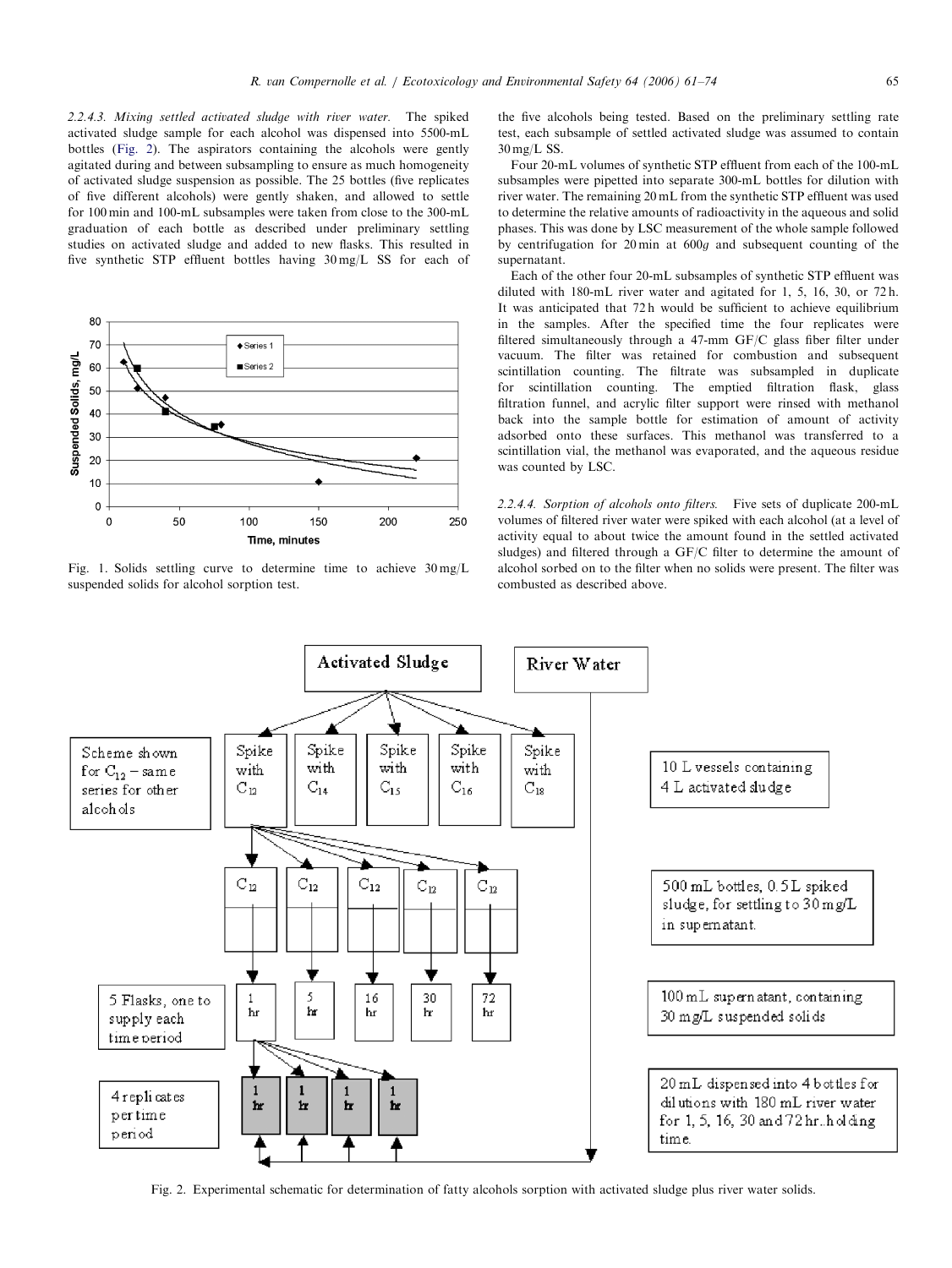## 2.3. Mathematical fitting of sorption data

Experimental and literature data were plotted and mathematically fitted using the linear regression feature in Microsoft Excel:

$$
\log K = xC + yEO + b,\tag{4}
$$

where K is the sorption coefficient in  $L/kg$ , C is the carbon number of the alkyl side chain, and EO is the number of ethoxy units in the surfactant. The parameters  $x$ ,  $y$ , and  $b$  are fitted by the regression routine that minimizes the least-squares residual  $(R^2)$ .

# 3. Results

# 3.1. AE sorption isotherms on activated sludge and river water solids

Sorption coefficients were determined for the selected AE homologues in river water, 14 activated sludge, and in river water spiked with activated sludge. The linear portion of the isotherm for both the river water and the activated sludge samples was determined for the  $C_{14}EO_6$  homologue (Fig. 3). The linear range of sorption for this homologue in river water was from 0 to  $100 \mu g/L$ , while the linear range for activated sludge was from 0 to  $200 \mu g/L$ . Based on these isotherm results, a concentration of  $0.209 \mu M$  (C<sub>14</sub>EO<sub>6</sub> at  $100 \mu g/L$ ) was chosen for subsequent determinations of the sorption coefficients for each of the homologues. Keeping the molar concentration the same for each homologue tested ensured that the sorption coefficients would be in the linear range. This concentration  $(0.209 \mu M)$  provides for the greatest analytical sensitivity within the linear range of the isotherm.

The sorption data for the AE homologues tested are shown in [Table 3.](#page-6-0) These results demonstrate that the alkyl chain length is an important factor in the sorption of AE to activated sludge and river water solids. For river water the sorption coefficient increased more than an order of magnitude when the alkyl chain length increased from  $C_{12}$  to  $C_{16}$  (770–8970 L/kg). There was a similar trend for the activated sludge diluted into river water (1742–19,400 L/kg).



Fig. 3. Test for linear sorption range for AE with activated sludge and river water solids.

For sorption with activated sludge, there was an increase from C<sub>12</sub> to C<sub>14</sub> (1450–4140 L/kg) but not from C<sub>14</sub> to C<sub>16</sub>  $(4140-3900 \text{ L/kg})$ . The ethoxylate group number exhibited an increase in sorption with an increase in the number of ethoxylate units for river water, although to a lesser extent than carbon number as shown for  $C_{14}EO_1$  vs.  $C_{14}EO_3$  $(2330-5170 \text{ L/kg})$ . The effect of EO units diminishes as shown by the sorption coefficients for  $C_{14}EO_3$  vs.  $C_{14}EO_6$  $(5170-6410 \text{ L/kg})$ . For activated sludge diluted in river water, the effect was similar for  $C_{14}EO_1$  vs.  $C_{14} EO_3$ , but an increase in EO units beyond three suggests a slight negative effect on the sorption. This phenomenon was also observed with the activated sludge samples. The activated sludge diluted in the river water increased the sorption coefficient for all of the AE homologues tested, further supporting the importance of the hydrophobic interaction of the alkyl chain with an organic surface.

# 3.2. Alcohol sorption isotherms on activated sludge and river water solids

Sorption onto the glass fiber filter resulted in  $1\%$ ,  $9\%$ , 11%, 25%, and 21% for the C<sub>12</sub>, C<sub>14</sub>, C<sub>15</sub>, C<sub>16</sub>, and C<sub>18</sub> alcohols, respectively. These values were used to correct the sorption coefficient calculations for alcohols. The total recovery of radioactivity from the filtrate and filters was 100%, 75%, 81%, 85%, and 89% for C<sub>12</sub>, C<sub>14</sub>, C<sub>15</sub>, C<sub>16</sub>, and  $C_{18}$ , respectively. The remainder of the radioactivity was assumed to be lost to adsorption of alcohols onto glass surfaces during the experiments.

Alcohol sorption coefficients ( $n = 4$ ) vs. time and carbon number, corrected for sorption onto the glass fiber filter, are shown in [Table 4.](#page-6-0) The 72-h results are used for the development of the predictive model. It is assumed for the calculation of  $K_d$  that there are 2.76 mg of total solids in the test, composed of 0.6 mg of the settled activated sludge from 20 mL of 30 mg/L supernatant and 2.16 mg from 180 mL of river water (200-mL final volume of each dilution). Thus, the ratio of the concentration of alcohol measured on the solids  $(\mu g/g)$  to the concentration of alcohol measured in solution  $(\mu g/mL)$  can be calculated according to Eq. (3).

A steady decrease in the partitioning of each alcohol between solid and aqueous phases is observed over time and approaches a steady state at approximately 72 h [\(Fig. 4](#page-6-0)) for  $C_{12}$  and  $C_{18}$  alcohols (30-h vs. 72-h values having overlapping error bars). The  $C_{14}$  and  $C_{16}$  alcohol 72-h mean values  $(n = 4)$  are lower than the 30-h mean values. The  $C_{16}$  30- and 72-h error bars overlap somewhat, which could indicate experimental variability. Given the trend of the C<sub>14</sub> and C<sub>16</sub> alcohol  $K_d$  values to flatten out between 30 and 72 h, it is possible that experimental error played a greater role in the  $C_{14}$  and  $C_{16}$  results. Since longer times were not measured, the 72-h measurement was taken for development of the  $K_d$  predictive equation. Given the overlapping standard deviation ranges for the majority of the alcohols, the use of the 72-h data should introduce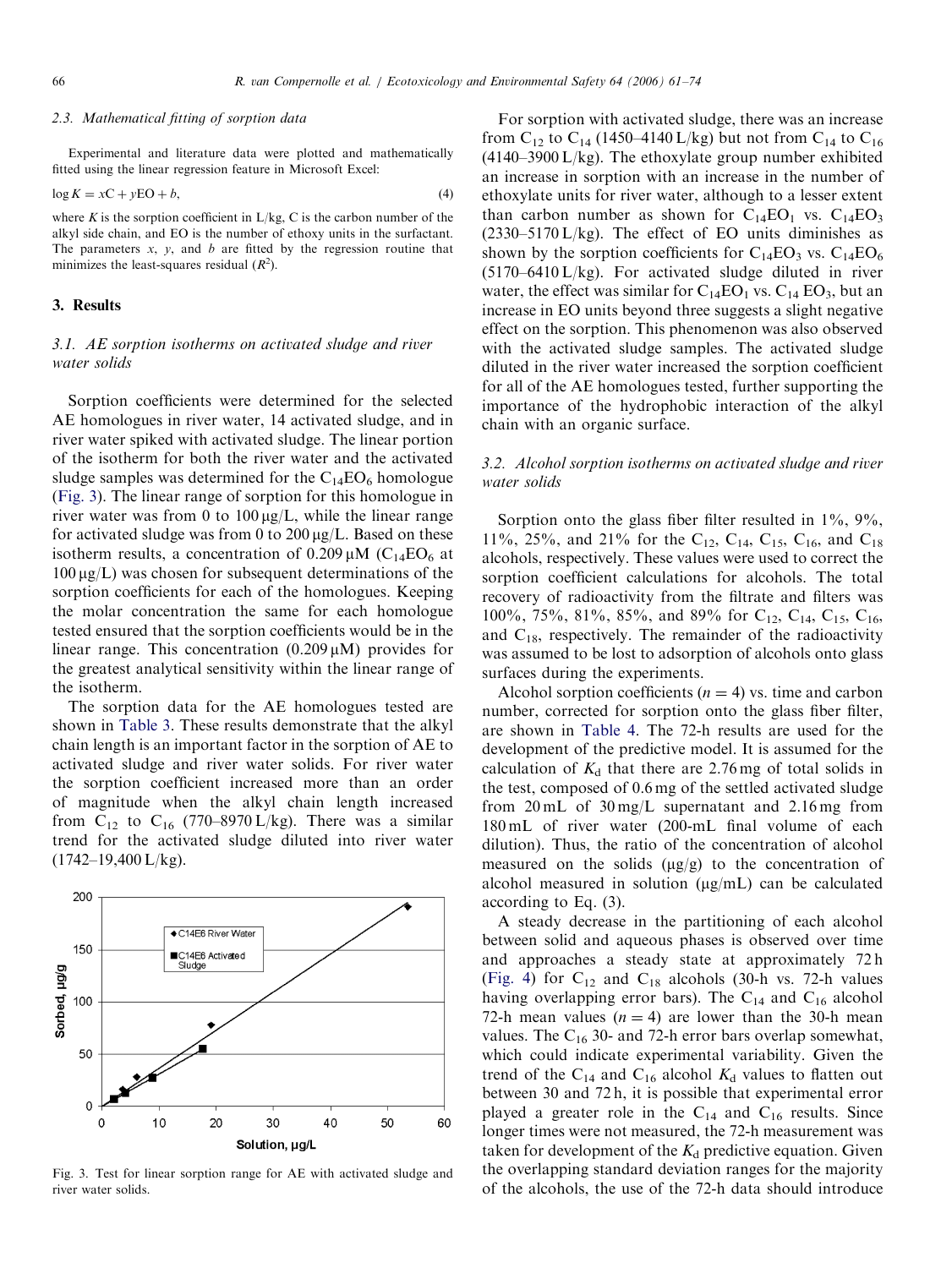<span id="page-6-0"></span>

| Table 3                                                                                                    |  |  |
|------------------------------------------------------------------------------------------------------------|--|--|
| Sorption coefficients for selected AE homologues with Ohio River water (OWR) and Polk Run activated sludge |  |  |

| AE             | Test concentration $(\mu g/L)$ | Ohio River water $K_d$ (L/kg) | ORW/activated sludge $K_d$<br>(L/kg) | Polk Run activated sludge<br>$K_{d}$ (L/kg) |
|----------------|--------------------------------|-------------------------------|--------------------------------------|---------------------------------------------|
| $C_{12}EO_3$   | 67                             | $770 + 28$                    | $1740 + 240$                         | $1450 + 42^a$                               |
| $C_{14}EO_3^b$ | 72                             | $5170 + 1370$                 | $8560 + 440$                         | $4140 + 191^a$                              |
| $C_{16}EO_3$   | 78                             | $8970 + 1720$                 | $19,400 + 2280$                      | $3900 + 194$                                |
| $C_{14}EO_1$   | 54                             | $2330 + 230$                  | $4600 + 800$                         | $1690 + 79^{\rm a}$                         |
| $C_{14}EO_3^b$ | 72                             | $5170 + 1370$                 | $8560 + 440$                         | $4140 + 191^a$                              |
| $C_{14}EO_6$   | 100                            | $6410 + 1140$                 | $7320 + 910$                         | $2740 \pm 53^{\rm a}$                       |

The dose concentration was 0.209  $\mu$ M for each homologue tested (note the corresponding mass concentrations). All samples were run in triplicate ( $n = 3$ ). Results are presented as mean $\pm$ standard deviation.

<sup>a</sup>Reported in [McAvoy and Kerr \(2001\)](#page-13-0) and tabulated here to illustrate trend, counted only once in equation fitting.

<sup>b</sup>Repeated in this table to show trend in EO unit increase vs. C number increase; counted only once in equation fitting.

Table 4 Change in measured partition coefficient  $(K_d)$  with time, corrected for sorption onto filter

| Time (h) |              | $K_d$ of each alcohol $n = 4$ |                     |                 |                  |  |  |  |  |
|----------|--------------|-------------------------------|---------------------|-----------------|------------------|--|--|--|--|
|          | $C_{12}$     | $\mathrm{C}_{14}$             | $C_{15}^{\text{a}}$ | $C_{16}$        | $U_{18}$         |  |  |  |  |
|          | $4100 + 267$ | $14,700 + 645$                | $4070 + 387$        | $34,100 + 1700$ | $107,000 + 6330$ |  |  |  |  |
|          | $3410 + 119$ | $12,700 + 675$                | $3820 + 183$        | $33,300 + 1600$ | $90,300 + 3070$  |  |  |  |  |
| 16       | $3320 + 276$ | $10,500 + 167$                | $3590 + 104$        | $28,600 + 1720$ | $89,900 + 1980$  |  |  |  |  |
| 30       | $3100 + 143$ | $10,200 + 670$                | $3480 + 77$         | $27,600 + 1930$ | $82,400 + 2970$  |  |  |  |  |
| 72       | $3000 + 78$  | $8490 + 916$                  | $3080 + 271$        | $23,800 + 3160$ | $78,700 + 5350$  |  |  |  |  |

<sup>a</sup>Outlier data; not used in the development of the predictive equation.



Fig. 4. Sorption  $K_d$  vs. time for fatty alcohols with activated sludge plus river water solids. Test for time to equilibrium.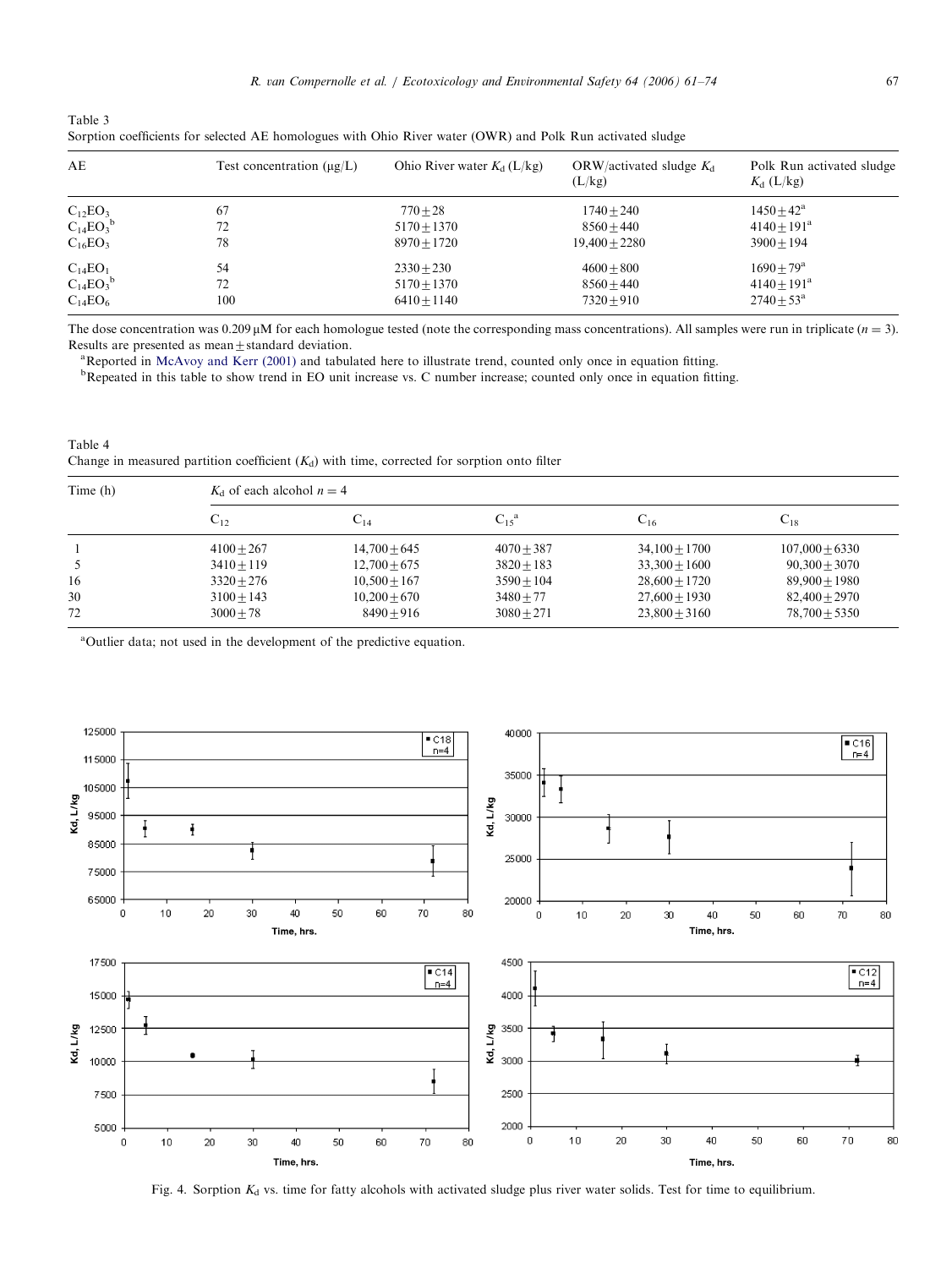<span id="page-7-0"></span>negligible additional error into the predictive equation when taken in the context of the other data used.

The relative values of the alcohol sorption coefficients should be proportional to the changes in the alkyl chain length. However, the  $K_d$  for the C<sub>15</sub> alcohol ([Table 4](#page-6-0)) clearly represents an exception, as it is significantly outside the range between the  $K_d$  values for the C<sub>14</sub> and the C<sub>16</sub> alcohols. The radioactivity measured in the homogenized and centrifuged settled sludge is significantly higher in the  $C_{15}$  alcohol experiment than for the other alcohols, although no obvious reason for this difference is apparent. Every effort has been made to ensure that all stages of the procedure were as consistent as possible and no clear explanation for the difference in the  $C_{15}$  values could be identified. Thus, the  $C_{15}$  data were taken as outliers and not used in the development of the predictive model.

# 3.3. Evaluation of literature sorption data for use in the predictive model

The several AE sorption studies reported in the literature and compiled herein express sorption results in a variety of ways. It was necessary to put these results into a standard format for the predictive model. Data are reported by some authors as linear sorptions isotherms with constant distribution ratios while other authors found the sorption to be nonlinear and represented by a Freundlich isotherm (Eq. (2)). Additionally, data are reported both as a  $K_d$ based on the total mass of the substrate and as normalized

Table 5 Results of linearized Freundlich sorption data

by the substrate fraction of organic carbon,  $K_{\text{oc}}$ . This was done to determine which form  $(K_d$  or  $K_{oc}$ ) would give the best fit in the predictive equation. Since the literaturereported values include a characterization of the solid substrate with an organic carbon fraction,  $K_d$  values can be converted to  $K_{oc}$  values and vice versa (see below). This allows for a consistent comparison of the two  $K$  values for determining the best fit when regressed against alkyl chain length and ethoxylate numbers.

The following sections discuss the development of a standard format by estimating a linear sorption constant from data reported in nonlinear fashion (Freundlich isotherm) and by subsequently calculating both a  $K_d$  and a  $K_{\text{oc}}$  for each value.

# 3.3.1. Transformation of Freundlich isotherm constants into a linear  $K_d$  value

To generate a predictive equation from the cited results, values reported as nonlinear Freundlich isotherms were transformed into linear relationships. [Brownawell et al.](#page-13-0) [\(1997\)](#page-13-0) and [Cano and Dorn \(1996a\)](#page-13-0) reported Freundlich isotherm values for their sorption data. The data had varying degrees of linearity, with Freundlich isotherm exponent, *n*, values from  $0.61$  to  $0.92$ .

[Cano and Dorn \(1996b\)](#page-13-0) also fit their data to a Freundlich isotherm with varying degrees of nonlinearity  $(n = 0.45-0.97)$ . The nonlinearity increases (decreasing value of  $n$ ) with increasing EO number. Sorption was correlated to both the organic carbon and the clay contents

| AE             | Reported<br>Freundlich $K_f$ | Reported<br>Freundlich $n$ | Estimated $K_d$ in<br>linear range $(L)$<br>$kg)^a$ | $R^2$ | Substrate             | Reference                   |
|----------------|------------------------------|----------------------------|-----------------------------------------------------|-------|-----------------------|-----------------------------|
| $C_{13}EO_3$   | 73                           | 0.92                       | 258                                                 | 0.998 | EPA-12 Sediment       | Brownawell et al.<br>(1997) |
| $C_{13}EO_6$   | 11                           | 0.77                       | 451                                                 | 0.981 | EPA-12 Sediment       |                             |
| $C_{13}EO_9$   | 2                            | 0.61                       | 1146                                                | 0.915 | EPA-12 Sediment       |                             |
| $C_{13}EO_6$   | 59                           | 0.74                       | 3924                                                | 0.974 | EPA-13 Sediment       |                             |
| $C_{13}EO_6$   | 40                           | 0.75                       | 2257                                                | 0.977 | EPA-25 Sediment       |                             |
| $C_{13}EO_6$   | 60                           | 0.78                       | 2103                                                | 0.983 | EPA-16 Sediment       |                             |
| $C_{13}EO_6$   | 62                           | 0.88                       | 428                                                 | 0.996 | EPA-12 Sediment       |                             |
| $C_{15}EO_{9}$ | 1145                         | 0.65                       | 3084                                                | 0.977 | Sediment 1            | Cano and Dorn<br>(1996a)    |
| $C_{15}EO_9$   | 1900                         | 0.62                       | 5547                                                | 0.972 | Sediment 2            |                             |
| $C_{15}EO_9$   | 410                          | 0.55                       | 1455                                                | 0.954 | Sediment 3            |                             |
| $C_{15}EO_9$   | 525                          | 0.56                       | 1793                                                | 0.958 | Sediment 4            |                             |
| $C_{13}EO_3$   | 500                          | 0.83                       | 816                                                 | 0.996 | Sediment 1            | Cano and Dorn<br>(1996b)    |
| $C_{13}EO_{3}$ | 490                          | 0.89                       | 674                                                 | 0.998 | Sediment <sub>2</sub> |                             |
| $C_{13}EO_3$   | 110                          | 0.97                       | 120                                                 | 1.000 | Sediment 3            |                             |
| $C_{13}EO_3$   | 110                          | 0.89                       | 151                                                 | 0.998 | Sediment 4            |                             |
| $C_{13}EO_9$   | 450                          | 0.66                       | 1180                                                | 0.979 | Sediment 1            | Cano and Dorn<br>(1996b)    |
| $C_{13}EO_9$   | 590                          | 0.56                       | 2015                                                | 0.958 | Sediment 2            |                             |
| $C_{13}EO_9$   | 110                          | 0.53                       | 405                                                 | 0.950 | Sediment 3            |                             |
| $C_{13}EO_9$   | 160                          | 0.45                       | 715                                                 | 0.924 | Sediment 4            |                             |

a See text for estimation procedure.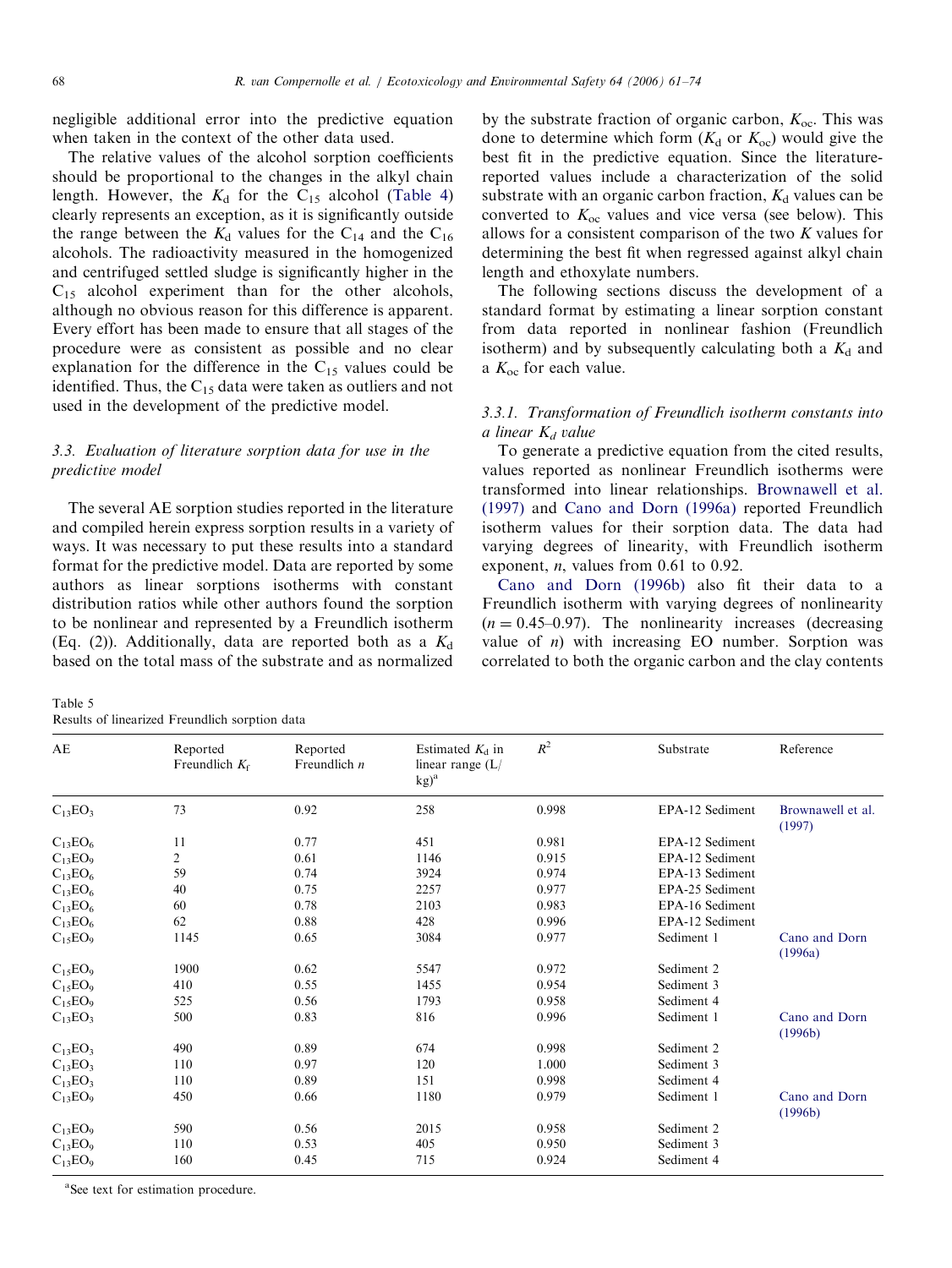<span id="page-8-0"></span>of the sediments tested. Increasing EO number showed an increase in the influence of the clay content of the sediment. These Freundlich isotherm constants are summarized in [Table 5](#page-7-0).

Freundlich isotherm values ([Brownawell et al., 1997;](#page-13-0) [Cano and Dorn, 1996a, b\)](#page-13-0) were used to estimate a  $K_d$  for a linear relationship as follows. First, the Freundlich isotherm equation (Eq. (2)) was used to calculate solidphase concentrations  $(C_s)$  from an input of aqueous-phase concentrations  $(C_w)$  in the range of environmental interest  $(0.1-50 \,\mu\text{g/L})$  and the  $K_f$  and *n* constants cited in the

respective paper. The water concentrations used for these calculations were 0.1, 0.5, 1, 5, 10, and  $50 \mu g/L$ .

Next, Eq. (3) was rearranged and used to generate a regression with slope  $K_d$  in a linear form:

$$
C_{\rm s}=K_{\rm d}C_{\rm w}.\tag{5}
$$

The aqueous concentration values used are consistent with the concentrations determined to give linear results in experimental work reported in this study. In [Brownawell](#page-13-0) [et al. \(1997\)](#page-13-0), the two lowest concentrations for each of the homologues tested are below  $50 \mu g/L$  and lie on the linear

Table 6 Compilation of AE sorption data

| 2827 <sup>a</sup><br>12<br>10<br>Activated sludge<br>0.430<br>6574<br>Kiewiet et al.<br>3.45<br>3.82<br>(1993)<br>9<br>3.18 <sup>a</sup><br>10<br>Sediment<br>2.22<br>0.11<br>1514<br>Kiewiet et al.<br>166.5<br>(1997)<br>9<br>Sediment<br>6761<br>3.83 <sup>a</sup><br>12<br>743.7<br>2.87<br>0.11<br>9<br>4.3 <sup>a</sup><br>Sediment<br>2195<br>3.34<br>0.11<br>19,953<br>14<br>9<br>4.48 <sup>a</sup><br>14<br>Sediment<br>3322<br>3.52<br>0.11<br>30,200<br>9<br>$5.14^{a}$<br>16<br>Sediment<br>15,184<br>4.18<br>0.11<br>138,038<br>$\overline{c}$<br>$3.75^{a}$<br>13<br>Sediment<br>618.6<br>2.79<br>0.11<br>5623<br>6918<br>$3.84$ <sup>a</sup><br>13<br>$\overline{4}$<br>Sediment<br>761<br>2.88<br>0.11<br>3.96 <sup>a</sup><br>13<br>6<br>1003<br>0.11<br>9120<br>Sediment<br>3<br>8<br>4.09 <sup>a</sup><br>13<br>Sediment<br>1353<br>3.13<br>0.11<br>12,303<br>$258^{\rm a}$<br>13<br>3<br>Sediment<br>2.41<br>0.023<br>4.04<br>Brownawell et<br>11,073<br>al. $(1997)^{b}$<br>Sediment<br>451 <sup>a</sup><br>6<br>2.65<br>0.023<br>19,356<br>4.29<br>13<br>$13.5^\circ$<br>9<br>Sediment<br>$1146^a$<br>3.06<br>0.023<br>4.69<br>49,185<br>$427^{\rm a}$<br>6<br>2.63<br>0.023<br>13<br>Sediment<br>18,326<br>4.26<br>6<br>0.03<br>13<br>Sediment<br>$3924$ <sup>a</sup><br>3.59<br>129,079<br>5.11<br>6<br>$2103^a$<br>13<br>Sediment<br>3.32<br>0.012<br>5.24<br>175,250<br>13<br>6<br>$2257^{\mathrm{a}}$<br>3.35<br>0.008<br>Sediment<br>296,974<br>5.47<br>$\mathfrak{Z}$<br>1.61 <sup>a</sup><br>10<br>Sediment<br>41<br>0.11<br>370<br>2.57<br>Kiewiet et al.<br>(1996)<br>1.68 <sup>a</sup><br>5<br>48<br>10<br>Sediment<br>0.11<br>435<br>2.64<br>8<br>2.1 <sup>a</sup><br>Sediment<br>126<br>0.11<br>1144<br>3.06<br>10<br>3<br>2.41 <sup>a</sup><br>Sediment<br>257<br>12<br>0.11<br>2337<br>3.37<br>8<br>$3.09^{a}$<br>1230<br>0.11<br>12<br>Sediment<br>4.05<br>11,184<br>3<br>$3.47^{\rm a}$<br>14<br>Sediment<br>2951<br>0.11<br>26,829<br>4.43<br>5<br>$3.54^{a}$<br>14<br>Sediment<br>3467<br>0.11<br>4.50<br>31,522<br>8<br>$3.55^{\mathrm{a}}$<br>Sediment<br>4.51<br>14<br>3548<br>0.11<br>32,256<br>5<br>3.68 <sup>a</sup><br>4786<br>0.11<br>16<br>Sediment<br>43,512<br>4.64<br>8<br>$3.79^{a}$<br>Sediment<br>6166<br>0.11<br>4.75<br>16<br>56,054<br>5<br>12<br>724<br>2.86 <sup>a</sup><br>0.11<br>3.82<br>Sediment<br>6586<br>9<br>Sediment<br>$3084^{\rm a}$<br>5.04<br>Cano and<br>15<br>3.49<br>0.028<br>110,143<br>Dorn (1996a)<br>9<br>Sediment<br>$5546^{\mathrm{a}}$<br>3.74<br>0.016<br>346,625<br>5.54<br>15<br>9<br>Sediment<br>1455 <sup>a</sup><br>3.16<br>0.003<br>5.69<br>15<br>485,000<br>9<br>15<br>Sediment<br>$1793^{\rm a}$<br>3.25<br>0.002<br>5.95<br>896,500<br>3<br>Sediment<br>816 <sup>a</sup><br>2.91<br>Cano and<br>13<br>0.028<br>29,143<br>4.46<br>Dorn (1996b)<br>3<br>Sediment<br>$674$ <sup>a</sup><br>2.83<br>0.016<br>42,125<br>4.62<br>13<br>3<br>Sediment<br>$120^{\rm a}$<br>2.08<br>0.003<br>40,000<br>4.60<br>13<br>$\overline{\mathbf{3}}$<br>151 <sup>a</sup><br>13<br>Sediment<br>2.18<br>0.002<br>4.88<br>75,500<br>9<br>13<br>Sediment<br>$1180^a$<br>3.07<br>0.028<br>4.62<br>42,143<br>9<br>$2015^a$<br>13<br>Sediment<br>3.30<br>0.016<br>5.10<br>125,938<br>9<br>405 <sup>a</sup><br>13<br>Sediment<br>2.61<br>0.003<br>135,000<br>5.13 | C no. | EO no. | Sorbent | $K_{d}$ (L/kg) | $\log K_d$ | $f_{\rm oc}$ fraction | $K_{\rm oc}$ (L/kg) | $\log K_{\rm oc}$ | Reference |
|----------------------------------------------------------------------------------------------------------------------------------------------------------------------------------------------------------------------------------------------------------------------------------------------------------------------------------------------------------------------------------------------------------------------------------------------------------------------------------------------------------------------------------------------------------------------------------------------------------------------------------------------------------------------------------------------------------------------------------------------------------------------------------------------------------------------------------------------------------------------------------------------------------------------------------------------------------------------------------------------------------------------------------------------------------------------------------------------------------------------------------------------------------------------------------------------------------------------------------------------------------------------------------------------------------------------------------------------------------------------------------------------------------------------------------------------------------------------------------------------------------------------------------------------------------------------------------------------------------------------------------------------------------------------------------------------------------------------------------------------------------------------------------------------------------------------------------------------------------------------------------------------------------------------------------------------------------------------------------------------------------------------------------------------------------------------------------------------------------------------------------------------------------------------------------------------------------------------------------------------------------------------------------------------------------------------------------------------------------------------------------------------------------------------------------------------------------------------------------------------------------------------------------------------------------------------------------------------------------------------------------------------------------------------------------------------------------------------------------------------------------------------------------------------------------------------------------------------------------------------------------------------------------------------------------------------------------------------------------------------------------------------------------------------------------------------------------------------------------------------------------------------------------------------------------------------------------------------------------------------------------------------------------------------------------------------------------------|-------|--------|---------|----------------|------------|-----------------------|---------------------|-------------------|-----------|
|                                                                                                                                                                                                                                                                                                                                                                                                                                                                                                                                                                                                                                                                                                                                                                                                                                                                                                                                                                                                                                                                                                                                                                                                                                                                                                                                                                                                                                                                                                                                                                                                                                                                                                                                                                                                                                                                                                                                                                                                                                                                                                                                                                                                                                                                                                                                                                                                                                                                                                                                                                                                                                                                                                                                                                                                                                                                                                                                                                                                                                                                                                                                                                                                                                                                                                                                        |       |        |         |                |            |                       |                     |                   |           |
|                                                                                                                                                                                                                                                                                                                                                                                                                                                                                                                                                                                                                                                                                                                                                                                                                                                                                                                                                                                                                                                                                                                                                                                                                                                                                                                                                                                                                                                                                                                                                                                                                                                                                                                                                                                                                                                                                                                                                                                                                                                                                                                                                                                                                                                                                                                                                                                                                                                                                                                                                                                                                                                                                                                                                                                                                                                                                                                                                                                                                                                                                                                                                                                                                                                                                                                                        |       |        |         |                |            |                       |                     |                   |           |
|                                                                                                                                                                                                                                                                                                                                                                                                                                                                                                                                                                                                                                                                                                                                                                                                                                                                                                                                                                                                                                                                                                                                                                                                                                                                                                                                                                                                                                                                                                                                                                                                                                                                                                                                                                                                                                                                                                                                                                                                                                                                                                                                                                                                                                                                                                                                                                                                                                                                                                                                                                                                                                                                                                                                                                                                                                                                                                                                                                                                                                                                                                                                                                                                                                                                                                                                        |       |        |         |                |            |                       |                     |                   |           |
|                                                                                                                                                                                                                                                                                                                                                                                                                                                                                                                                                                                                                                                                                                                                                                                                                                                                                                                                                                                                                                                                                                                                                                                                                                                                                                                                                                                                                                                                                                                                                                                                                                                                                                                                                                                                                                                                                                                                                                                                                                                                                                                                                                                                                                                                                                                                                                                                                                                                                                                                                                                                                                                                                                                                                                                                                                                                                                                                                                                                                                                                                                                                                                                                                                                                                                                                        |       |        |         |                |            |                       |                     |                   |           |
|                                                                                                                                                                                                                                                                                                                                                                                                                                                                                                                                                                                                                                                                                                                                                                                                                                                                                                                                                                                                                                                                                                                                                                                                                                                                                                                                                                                                                                                                                                                                                                                                                                                                                                                                                                                                                                                                                                                                                                                                                                                                                                                                                                                                                                                                                                                                                                                                                                                                                                                                                                                                                                                                                                                                                                                                                                                                                                                                                                                                                                                                                                                                                                                                                                                                                                                                        |       |        |         |                |            |                       |                     |                   |           |
|                                                                                                                                                                                                                                                                                                                                                                                                                                                                                                                                                                                                                                                                                                                                                                                                                                                                                                                                                                                                                                                                                                                                                                                                                                                                                                                                                                                                                                                                                                                                                                                                                                                                                                                                                                                                                                                                                                                                                                                                                                                                                                                                                                                                                                                                                                                                                                                                                                                                                                                                                                                                                                                                                                                                                                                                                                                                                                                                                                                                                                                                                                                                                                                                                                                                                                                                        |       |        |         |                |            |                       |                     |                   |           |
|                                                                                                                                                                                                                                                                                                                                                                                                                                                                                                                                                                                                                                                                                                                                                                                                                                                                                                                                                                                                                                                                                                                                                                                                                                                                                                                                                                                                                                                                                                                                                                                                                                                                                                                                                                                                                                                                                                                                                                                                                                                                                                                                                                                                                                                                                                                                                                                                                                                                                                                                                                                                                                                                                                                                                                                                                                                                                                                                                                                                                                                                                                                                                                                                                                                                                                                                        |       |        |         |                |            |                       |                     |                   |           |
|                                                                                                                                                                                                                                                                                                                                                                                                                                                                                                                                                                                                                                                                                                                                                                                                                                                                                                                                                                                                                                                                                                                                                                                                                                                                                                                                                                                                                                                                                                                                                                                                                                                                                                                                                                                                                                                                                                                                                                                                                                                                                                                                                                                                                                                                                                                                                                                                                                                                                                                                                                                                                                                                                                                                                                                                                                                                                                                                                                                                                                                                                                                                                                                                                                                                                                                                        |       |        |         |                |            |                       |                     |                   |           |
|                                                                                                                                                                                                                                                                                                                                                                                                                                                                                                                                                                                                                                                                                                                                                                                                                                                                                                                                                                                                                                                                                                                                                                                                                                                                                                                                                                                                                                                                                                                                                                                                                                                                                                                                                                                                                                                                                                                                                                                                                                                                                                                                                                                                                                                                                                                                                                                                                                                                                                                                                                                                                                                                                                                                                                                                                                                                                                                                                                                                                                                                                                                                                                                                                                                                                                                                        |       |        |         |                |            |                       |                     |                   |           |
|                                                                                                                                                                                                                                                                                                                                                                                                                                                                                                                                                                                                                                                                                                                                                                                                                                                                                                                                                                                                                                                                                                                                                                                                                                                                                                                                                                                                                                                                                                                                                                                                                                                                                                                                                                                                                                                                                                                                                                                                                                                                                                                                                                                                                                                                                                                                                                                                                                                                                                                                                                                                                                                                                                                                                                                                                                                                                                                                                                                                                                                                                                                                                                                                                                                                                                                                        |       |        |         |                |            |                       |                     |                   |           |
|                                                                                                                                                                                                                                                                                                                                                                                                                                                                                                                                                                                                                                                                                                                                                                                                                                                                                                                                                                                                                                                                                                                                                                                                                                                                                                                                                                                                                                                                                                                                                                                                                                                                                                                                                                                                                                                                                                                                                                                                                                                                                                                                                                                                                                                                                                                                                                                                                                                                                                                                                                                                                                                                                                                                                                                                                                                                                                                                                                                                                                                                                                                                                                                                                                                                                                                                        |       |        |         |                |            |                       |                     |                   |           |
|                                                                                                                                                                                                                                                                                                                                                                                                                                                                                                                                                                                                                                                                                                                                                                                                                                                                                                                                                                                                                                                                                                                                                                                                                                                                                                                                                                                                                                                                                                                                                                                                                                                                                                                                                                                                                                                                                                                                                                                                                                                                                                                                                                                                                                                                                                                                                                                                                                                                                                                                                                                                                                                                                                                                                                                                                                                                                                                                                                                                                                                                                                                                                                                                                                                                                                                                        |       |        |         |                |            |                       |                     |                   |           |
|                                                                                                                                                                                                                                                                                                                                                                                                                                                                                                                                                                                                                                                                                                                                                                                                                                                                                                                                                                                                                                                                                                                                                                                                                                                                                                                                                                                                                                                                                                                                                                                                                                                                                                                                                                                                                                                                                                                                                                                                                                                                                                                                                                                                                                                                                                                                                                                                                                                                                                                                                                                                                                                                                                                                                                                                                                                                                                                                                                                                                                                                                                                                                                                                                                                                                                                                        |       |        |         |                |            |                       |                     |                   |           |
|                                                                                                                                                                                                                                                                                                                                                                                                                                                                                                                                                                                                                                                                                                                                                                                                                                                                                                                                                                                                                                                                                                                                                                                                                                                                                                                                                                                                                                                                                                                                                                                                                                                                                                                                                                                                                                                                                                                                                                                                                                                                                                                                                                                                                                                                                                                                                                                                                                                                                                                                                                                                                                                                                                                                                                                                                                                                                                                                                                                                                                                                                                                                                                                                                                                                                                                                        |       |        |         |                |            |                       |                     |                   |           |
|                                                                                                                                                                                                                                                                                                                                                                                                                                                                                                                                                                                                                                                                                                                                                                                                                                                                                                                                                                                                                                                                                                                                                                                                                                                                                                                                                                                                                                                                                                                                                                                                                                                                                                                                                                                                                                                                                                                                                                                                                                                                                                                                                                                                                                                                                                                                                                                                                                                                                                                                                                                                                                                                                                                                                                                                                                                                                                                                                                                                                                                                                                                                                                                                                                                                                                                                        |       |        |         |                |            |                       |                     |                   |           |
|                                                                                                                                                                                                                                                                                                                                                                                                                                                                                                                                                                                                                                                                                                                                                                                                                                                                                                                                                                                                                                                                                                                                                                                                                                                                                                                                                                                                                                                                                                                                                                                                                                                                                                                                                                                                                                                                                                                                                                                                                                                                                                                                                                                                                                                                                                                                                                                                                                                                                                                                                                                                                                                                                                                                                                                                                                                                                                                                                                                                                                                                                                                                                                                                                                                                                                                                        |       |        |         |                |            |                       |                     |                   |           |
|                                                                                                                                                                                                                                                                                                                                                                                                                                                                                                                                                                                                                                                                                                                                                                                                                                                                                                                                                                                                                                                                                                                                                                                                                                                                                                                                                                                                                                                                                                                                                                                                                                                                                                                                                                                                                                                                                                                                                                                                                                                                                                                                                                                                                                                                                                                                                                                                                                                                                                                                                                                                                                                                                                                                                                                                                                                                                                                                                                                                                                                                                                                                                                                                                                                                                                                                        |       |        |         |                |            |                       |                     |                   |           |
|                                                                                                                                                                                                                                                                                                                                                                                                                                                                                                                                                                                                                                                                                                                                                                                                                                                                                                                                                                                                                                                                                                                                                                                                                                                                                                                                                                                                                                                                                                                                                                                                                                                                                                                                                                                                                                                                                                                                                                                                                                                                                                                                                                                                                                                                                                                                                                                                                                                                                                                                                                                                                                                                                                                                                                                                                                                                                                                                                                                                                                                                                                                                                                                                                                                                                                                                        |       |        |         |                |            |                       |                     |                   |           |
|                                                                                                                                                                                                                                                                                                                                                                                                                                                                                                                                                                                                                                                                                                                                                                                                                                                                                                                                                                                                                                                                                                                                                                                                                                                                                                                                                                                                                                                                                                                                                                                                                                                                                                                                                                                                                                                                                                                                                                                                                                                                                                                                                                                                                                                                                                                                                                                                                                                                                                                                                                                                                                                                                                                                                                                                                                                                                                                                                                                                                                                                                                                                                                                                                                                                                                                                        |       |        |         |                |            |                       |                     |                   |           |
|                                                                                                                                                                                                                                                                                                                                                                                                                                                                                                                                                                                                                                                                                                                                                                                                                                                                                                                                                                                                                                                                                                                                                                                                                                                                                                                                                                                                                                                                                                                                                                                                                                                                                                                                                                                                                                                                                                                                                                                                                                                                                                                                                                                                                                                                                                                                                                                                                                                                                                                                                                                                                                                                                                                                                                                                                                                                                                                                                                                                                                                                                                                                                                                                                                                                                                                                        |       |        |         |                |            |                       |                     |                   |           |
|                                                                                                                                                                                                                                                                                                                                                                                                                                                                                                                                                                                                                                                                                                                                                                                                                                                                                                                                                                                                                                                                                                                                                                                                                                                                                                                                                                                                                                                                                                                                                                                                                                                                                                                                                                                                                                                                                                                                                                                                                                                                                                                                                                                                                                                                                                                                                                                                                                                                                                                                                                                                                                                                                                                                                                                                                                                                                                                                                                                                                                                                                                                                                                                                                                                                                                                                        |       |        |         |                |            |                       |                     |                   |           |
|                                                                                                                                                                                                                                                                                                                                                                                                                                                                                                                                                                                                                                                                                                                                                                                                                                                                                                                                                                                                                                                                                                                                                                                                                                                                                                                                                                                                                                                                                                                                                                                                                                                                                                                                                                                                                                                                                                                                                                                                                                                                                                                                                                                                                                                                                                                                                                                                                                                                                                                                                                                                                                                                                                                                                                                                                                                                                                                                                                                                                                                                                                                                                                                                                                                                                                                                        |       |        |         |                |            |                       |                     |                   |           |
|                                                                                                                                                                                                                                                                                                                                                                                                                                                                                                                                                                                                                                                                                                                                                                                                                                                                                                                                                                                                                                                                                                                                                                                                                                                                                                                                                                                                                                                                                                                                                                                                                                                                                                                                                                                                                                                                                                                                                                                                                                                                                                                                                                                                                                                                                                                                                                                                                                                                                                                                                                                                                                                                                                                                                                                                                                                                                                                                                                                                                                                                                                                                                                                                                                                                                                                                        |       |        |         |                |            |                       |                     |                   |           |
|                                                                                                                                                                                                                                                                                                                                                                                                                                                                                                                                                                                                                                                                                                                                                                                                                                                                                                                                                                                                                                                                                                                                                                                                                                                                                                                                                                                                                                                                                                                                                                                                                                                                                                                                                                                                                                                                                                                                                                                                                                                                                                                                                                                                                                                                                                                                                                                                                                                                                                                                                                                                                                                                                                                                                                                                                                                                                                                                                                                                                                                                                                                                                                                                                                                                                                                                        |       |        |         |                |            |                       |                     |                   |           |
|                                                                                                                                                                                                                                                                                                                                                                                                                                                                                                                                                                                                                                                                                                                                                                                                                                                                                                                                                                                                                                                                                                                                                                                                                                                                                                                                                                                                                                                                                                                                                                                                                                                                                                                                                                                                                                                                                                                                                                                                                                                                                                                                                                                                                                                                                                                                                                                                                                                                                                                                                                                                                                                                                                                                                                                                                                                                                                                                                                                                                                                                                                                                                                                                                                                                                                                                        |       |        |         |                |            |                       |                     |                   |           |
|                                                                                                                                                                                                                                                                                                                                                                                                                                                                                                                                                                                                                                                                                                                                                                                                                                                                                                                                                                                                                                                                                                                                                                                                                                                                                                                                                                                                                                                                                                                                                                                                                                                                                                                                                                                                                                                                                                                                                                                                                                                                                                                                                                                                                                                                                                                                                                                                                                                                                                                                                                                                                                                                                                                                                                                                                                                                                                                                                                                                                                                                                                                                                                                                                                                                                                                                        |       |        |         |                |            |                       |                     |                   |           |
|                                                                                                                                                                                                                                                                                                                                                                                                                                                                                                                                                                                                                                                                                                                                                                                                                                                                                                                                                                                                                                                                                                                                                                                                                                                                                                                                                                                                                                                                                                                                                                                                                                                                                                                                                                                                                                                                                                                                                                                                                                                                                                                                                                                                                                                                                                                                                                                                                                                                                                                                                                                                                                                                                                                                                                                                                                                                                                                                                                                                                                                                                                                                                                                                                                                                                                                                        |       |        |         |                |            |                       |                     |                   |           |
|                                                                                                                                                                                                                                                                                                                                                                                                                                                                                                                                                                                                                                                                                                                                                                                                                                                                                                                                                                                                                                                                                                                                                                                                                                                                                                                                                                                                                                                                                                                                                                                                                                                                                                                                                                                                                                                                                                                                                                                                                                                                                                                                                                                                                                                                                                                                                                                                                                                                                                                                                                                                                                                                                                                                                                                                                                                                                                                                                                                                                                                                                                                                                                                                                                                                                                                                        |       |        |         |                |            |                       |                     |                   |           |
|                                                                                                                                                                                                                                                                                                                                                                                                                                                                                                                                                                                                                                                                                                                                                                                                                                                                                                                                                                                                                                                                                                                                                                                                                                                                                                                                                                                                                                                                                                                                                                                                                                                                                                                                                                                                                                                                                                                                                                                                                                                                                                                                                                                                                                                                                                                                                                                                                                                                                                                                                                                                                                                                                                                                                                                                                                                                                                                                                                                                                                                                                                                                                                                                                                                                                                                                        |       |        |         |                |            |                       |                     |                   |           |
|                                                                                                                                                                                                                                                                                                                                                                                                                                                                                                                                                                                                                                                                                                                                                                                                                                                                                                                                                                                                                                                                                                                                                                                                                                                                                                                                                                                                                                                                                                                                                                                                                                                                                                                                                                                                                                                                                                                                                                                                                                                                                                                                                                                                                                                                                                                                                                                                                                                                                                                                                                                                                                                                                                                                                                                                                                                                                                                                                                                                                                                                                                                                                                                                                                                                                                                                        |       |        |         |                |            |                       |                     |                   |           |
|                                                                                                                                                                                                                                                                                                                                                                                                                                                                                                                                                                                                                                                                                                                                                                                                                                                                                                                                                                                                                                                                                                                                                                                                                                                                                                                                                                                                                                                                                                                                                                                                                                                                                                                                                                                                                                                                                                                                                                                                                                                                                                                                                                                                                                                                                                                                                                                                                                                                                                                                                                                                                                                                                                                                                                                                                                                                                                                                                                                                                                                                                                                                                                                                                                                                                                                                        |       |        |         |                |            |                       |                     |                   |           |
|                                                                                                                                                                                                                                                                                                                                                                                                                                                                                                                                                                                                                                                                                                                                                                                                                                                                                                                                                                                                                                                                                                                                                                                                                                                                                                                                                                                                                                                                                                                                                                                                                                                                                                                                                                                                                                                                                                                                                                                                                                                                                                                                                                                                                                                                                                                                                                                                                                                                                                                                                                                                                                                                                                                                                                                                                                                                                                                                                                                                                                                                                                                                                                                                                                                                                                                                        |       |        |         |                |            |                       |                     |                   |           |
|                                                                                                                                                                                                                                                                                                                                                                                                                                                                                                                                                                                                                                                                                                                                                                                                                                                                                                                                                                                                                                                                                                                                                                                                                                                                                                                                                                                                                                                                                                                                                                                                                                                                                                                                                                                                                                                                                                                                                                                                                                                                                                                                                                                                                                                                                                                                                                                                                                                                                                                                                                                                                                                                                                                                                                                                                                                                                                                                                                                                                                                                                                                                                                                                                                                                                                                                        |       |        |         |                |            |                       |                     |                   |           |
|                                                                                                                                                                                                                                                                                                                                                                                                                                                                                                                                                                                                                                                                                                                                                                                                                                                                                                                                                                                                                                                                                                                                                                                                                                                                                                                                                                                                                                                                                                                                                                                                                                                                                                                                                                                                                                                                                                                                                                                                                                                                                                                                                                                                                                                                                                                                                                                                                                                                                                                                                                                                                                                                                                                                                                                                                                                                                                                                                                                                                                                                                                                                                                                                                                                                                                                                        |       |        |         |                |            |                       |                     |                   |           |
|                                                                                                                                                                                                                                                                                                                                                                                                                                                                                                                                                                                                                                                                                                                                                                                                                                                                                                                                                                                                                                                                                                                                                                                                                                                                                                                                                                                                                                                                                                                                                                                                                                                                                                                                                                                                                                                                                                                                                                                                                                                                                                                                                                                                                                                                                                                                                                                                                                                                                                                                                                                                                                                                                                                                                                                                                                                                                                                                                                                                                                                                                                                                                                                                                                                                                                                                        |       |        |         |                |            |                       |                     |                   |           |
|                                                                                                                                                                                                                                                                                                                                                                                                                                                                                                                                                                                                                                                                                                                                                                                                                                                                                                                                                                                                                                                                                                                                                                                                                                                                                                                                                                                                                                                                                                                                                                                                                                                                                                                                                                                                                                                                                                                                                                                                                                                                                                                                                                                                                                                                                                                                                                                                                                                                                                                                                                                                                                                                                                                                                                                                                                                                                                                                                                                                                                                                                                                                                                                                                                                                                                                                        |       |        |         |                |            |                       |                     |                   |           |
|                                                                                                                                                                                                                                                                                                                                                                                                                                                                                                                                                                                                                                                                                                                                                                                                                                                                                                                                                                                                                                                                                                                                                                                                                                                                                                                                                                                                                                                                                                                                                                                                                                                                                                                                                                                                                                                                                                                                                                                                                                                                                                                                                                                                                                                                                                                                                                                                                                                                                                                                                                                                                                                                                                                                                                                                                                                                                                                                                                                                                                                                                                                                                                                                                                                                                                                                        |       |        |         |                |            |                       |                     |                   |           |
|                                                                                                                                                                                                                                                                                                                                                                                                                                                                                                                                                                                                                                                                                                                                                                                                                                                                                                                                                                                                                                                                                                                                                                                                                                                                                                                                                                                                                                                                                                                                                                                                                                                                                                                                                                                                                                                                                                                                                                                                                                                                                                                                                                                                                                                                                                                                                                                                                                                                                                                                                                                                                                                                                                                                                                                                                                                                                                                                                                                                                                                                                                                                                                                                                                                                                                                                        |       |        |         |                |            |                       |                     |                   |           |
|                                                                                                                                                                                                                                                                                                                                                                                                                                                                                                                                                                                                                                                                                                                                                                                                                                                                                                                                                                                                                                                                                                                                                                                                                                                                                                                                                                                                                                                                                                                                                                                                                                                                                                                                                                                                                                                                                                                                                                                                                                                                                                                                                                                                                                                                                                                                                                                                                                                                                                                                                                                                                                                                                                                                                                                                                                                                                                                                                                                                                                                                                                                                                                                                                                                                                                                                        |       |        |         |                |            |                       |                     |                   |           |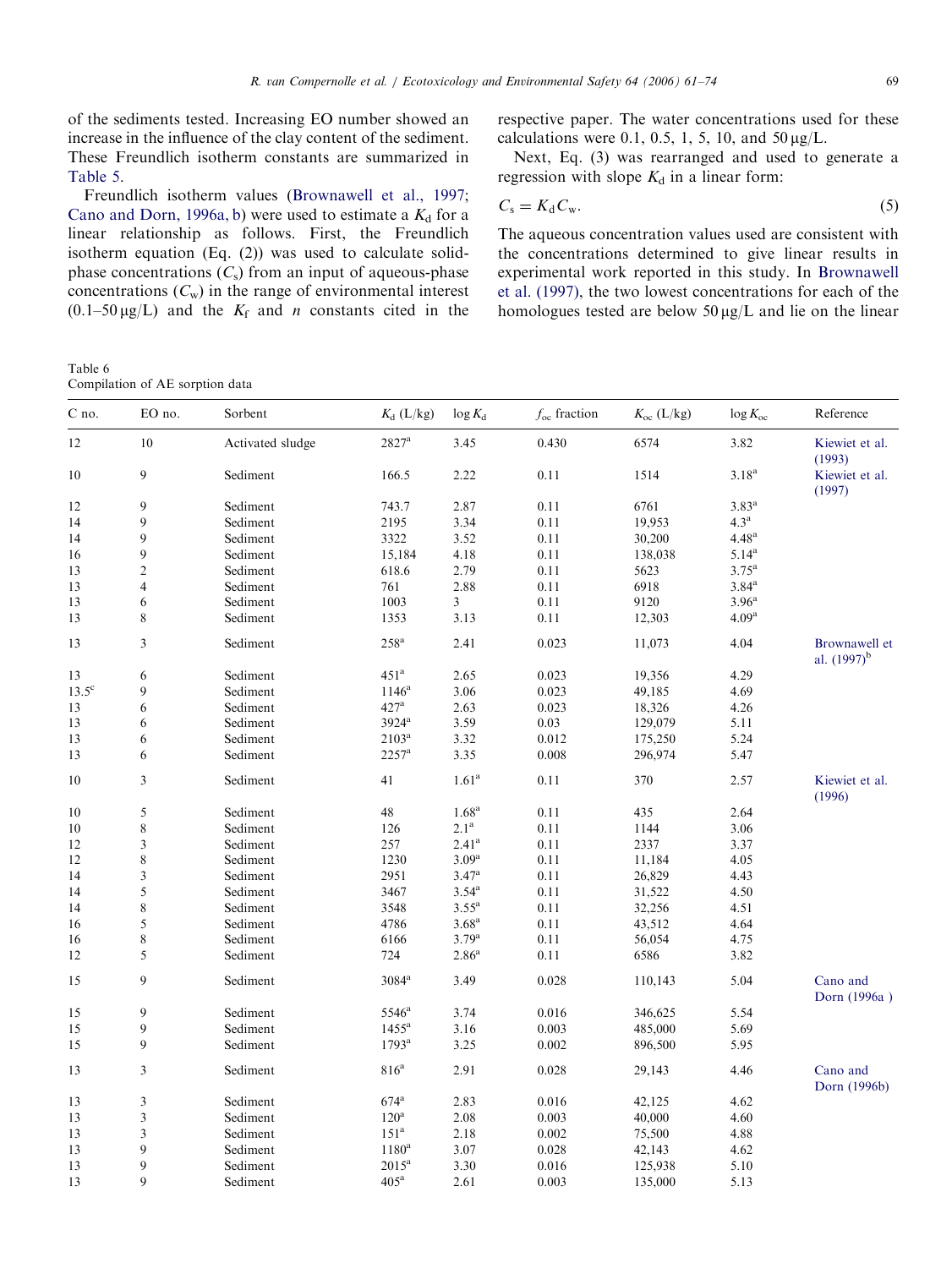Table 6 (continued )

| C no. | EO no.           | Sorbent                               | $K_d$ (L/kg)        | $\log K_d$ | $f_{\rm oc}$ fraction | $K_{\rm oc}$ (L/kg) | $\log K_{\rm oc}$ | Reference                 |
|-------|------------------|---------------------------------------|---------------------|------------|-----------------------|---------------------|-------------------|---------------------------|
| 13    | 9                | Sediment                              | 715 <sup>a</sup>    | 2.85       | 0.002                 | 357,500             | 5.55              |                           |
| 12    | 3                | Activated sludge                      | 1463                | 3.17       | 0.34                  | 4571                | 3.66 <sup>a</sup> | McAvoy and<br>Kerr (2001) |
| 12    | 6                | Activated sludge                      | 813                 | 2.91       | 0.34                  | 2570                | 3.41 <sup>a</sup> |                           |
| 14    | $\mathbf{1}$     | Activated sludge                      | 1690                | 3.23       | 0.34                  | 5248                | $3.72^{\rm a}$    |                           |
| 14    | 3                | Activated sludge                      | 4136                | 3.62       | 0.34                  | 12,882              | 4.11 <sup>a</sup> |                           |
| 14    | 6                | Activated sludge                      | 2736                | 3.44       | 0.34                  | 8511                | 3.93 <sup>a</sup> |                           |
| 14    | 9                | Activated sludge                      | 2955                | 3.47       | 0.34                  | 9333                | 3.97 <sup>a</sup> |                           |
| 16    | 6                | Activated sludge                      | 10,371              | 4.02       | 0.34                  | 32,359              | 4.51 <sup>a</sup> |                           |
| 12    | 3                | Humic acid (DOC)                      | 1021                | 3.01       | 0.5                   | 2042                | 3.31 <sup>a</sup> |                           |
| 12    | 6                | Humic acid (DOC)                      | 1694                | 3.23       | 0.5                   | 3388                | $3.53^{a}$        |                           |
| 14    | $\mathbf{1}$     | Humic acid (DOC)                      | 17,337              | 4.24       | 0.5                   | 34,674              | $4.54^{a}$        |                           |
| 14    | 3                | Humic acid (DOC)                      | 13,151              | 4.12       | 0.5                   | 26,303              | 4.42 <sup>a</sup> |                           |
| 14    | 6                | Humic acid (DOC)                      | 11,454              | 4.06       | 0.5                   | 22,909              | 4.36 <sup>a</sup> |                           |
| 14    | 9                | Humic acid (DOC)                      | 9099                | 3.96       | 0.5                   | 18,197              | 4.26 <sup>a</sup> |                           |
| 16    | 6                | Humic acid (DOC)                      | 45,601              | 4.66       | 0.5                   | 91,201              | 4.96 <sup>a</sup> |                           |
| 16    | 3                | Activated sludge                      | 3901 <sup>a</sup>   | 3.59       | 0.34                  | 12,191              | 4.09              | This study                |
| 12    | 3                | Ohio River water                      | $770^{\rm a}$       | 2.9        | 0.1                   | 7700                | 3.89              |                           |
|       |                  | suspended solids (ORW)                |                     |            |                       |                     |                   |                           |
| 14    | 3                | <b>ORW</b>                            | $5173^{\rm a}$      | 3.71       | 0.1                   | 51,730              | 4.71              |                           |
| 16    | 3                | <b>ORW</b>                            | $8969$ <sup>a</sup> | 3.95       | 0.1                   | 89,690              | 4.95              |                           |
| 14    | $\mathbf{1}$     | <b>ORW</b>                            | $2332^a$            | 3.37       | 0.1                   | 23,320              | 4.37              |                           |
| 14    | 6                | <b>ORW</b>                            | 6406 <sup>a</sup>   | 3.81       | 0.1                   | 64,060              | 4.81              |                           |
| 12    | 3                | $ORW + act$ sludge                    | $1742^{\rm a}$      | 3.24       | 0.104                 | 16,700              | 4.22              |                           |
| 14    | 3                | $ORW + act$ sludge                    | 8565 <sup>a</sup>   | 3.93       | 0.104                 | 82,108              | 4.91              |                           |
| 16    | 3                | $ORW + act$ sludge                    | $19,363^a$          | 4.29       | 0.104                 | 185,623             | 5.27              |                           |
| 14    | $\mathbf{1}$     | $ORW + act$ sludge                    | $4604^{\mathrm{a}}$ | 3.66       | 0.104                 | 44,136              | 4.64              |                           |
| 14    | 6                | $ORW + act$ sludge                    | $7323^{\mathrm{a}}$ | 3.86       | 0.104                 | 70,202              | 4.85              |                           |
| 12    | $\boldsymbol{0}$ | Gowey River water<br>suspended solids | $3002^{\mathrm{a}}$ | 3.48       | 0.167 <sup>d</sup>    | 17,981              | 4.25              |                           |
|       |                  | $(GRW)$ + act sludge                  |                     |            |                       |                     |                   |                           |
| 14    | $\boldsymbol{0}$ | $GRW + act$ sludge                    | $8486^{\mathrm{a}}$ | 3.93       | $0.167^{\rm d}$       | 50,828              | 4.71              |                           |
| 16    | $\boldsymbol{0}$ | $GRW + act$ sludge                    | $23,790^a$          | 4.38       | 0.167 <sup>d</sup>    | 142,492             | 5.15              |                           |
| 18    | $\boldsymbol{0}$ | $GRW + act$ sludge                    | $78,695^{\rm a}$    | 4.9        | 0.167 <sup>d</sup>    | 471,350             | 5.67              |                           |

<sup>a</sup>Form of the sorption coefficient reported in original publication.

<sup>b</sup>Linearized data from [Table 5.](#page-7-0)

AE mixture with an average carbon number of 13.5.

 ${}^{d}f_{oc}$  estimated by Eq. (7) in text.

part of the sorption curve. For [Cano and Dorn \(1996a\)](#page-13-0) surfactant concentrations were above the  $50 \mu g/L$  range, whereas in [Cano and Dorn \(1996b\)](#page-13-0) at least four data points fell below 50  $\mu$ g/L. The linearized  $K_d$  values are summarized in [Table 5](#page-7-0) and compiled in [Table 6,](#page-8-0) which is the data set used for the predictive equation.

## 3.3.2. Linear isotherm data

[Kiewiet et al. \(1993, 1996, 1997\)](#page-13-0) and [McAvoy and Kerr](#page-13-0) [\(2001\)](#page-13-0) reported linear, or near-linear, sorption coefficients. These values were input into [Table 6](#page-8-0) without any manipulation. [Kiewiet et al. \(1993\)](#page-13-0) reported a  $\log K_{\text{oc}}$ value for  $C_{12}EO_{10}$  in activated sludge. While the data fit a nonlinear Freundlich isotherm, they reported an  $n$  value close to one. Thus, the reported  $\log K_{\text{oc}}$  was taken to be in the linear range of the sorption isotherm. Since, Kiewiet et al.'s study, the activated sludge had an  $f_{\text{oc}}$  value of 0.43, this high organic carbon content could explain the nearlinear behavior of the isotherm.

[Kiewiet et al. \(1996\)](#page-13-0) determined a suspended sediment water sorption coefficient,  $\log K_{s/w}$  (equivalent to  $\log K_d$ ) term used in this paper), at a single initial concentration after finding that the Freundlich isotherms at initial concentrations from 50 to  $400 \mu g/L$  for these AE were near linear. The resulting Freundlich isotherm  $n$  values ranged from 0.8 to 1.3. This data set contains the broadest range of carbon number and EO units of all the data and is particularly useful because all values were determined using the same sediment as a substrate.

[McAvoy and Kerr \(2001\)](#page-13-0) reported  $\log K_{\text{oc}}$  values for several AE components to humic acids and activated sludge and these values were confirmed to be in the linear range.

## 3.3.3. Transformation between log  $K_d$  and log  $K_{oc}$  using  $f_{oc}$

Once linearized, the sorption coefficient data were compiled as a set of  $K_d$  and  $K_{oc}$  values, as shown in [Table 6](#page-8-0). The two coefficients are related to each other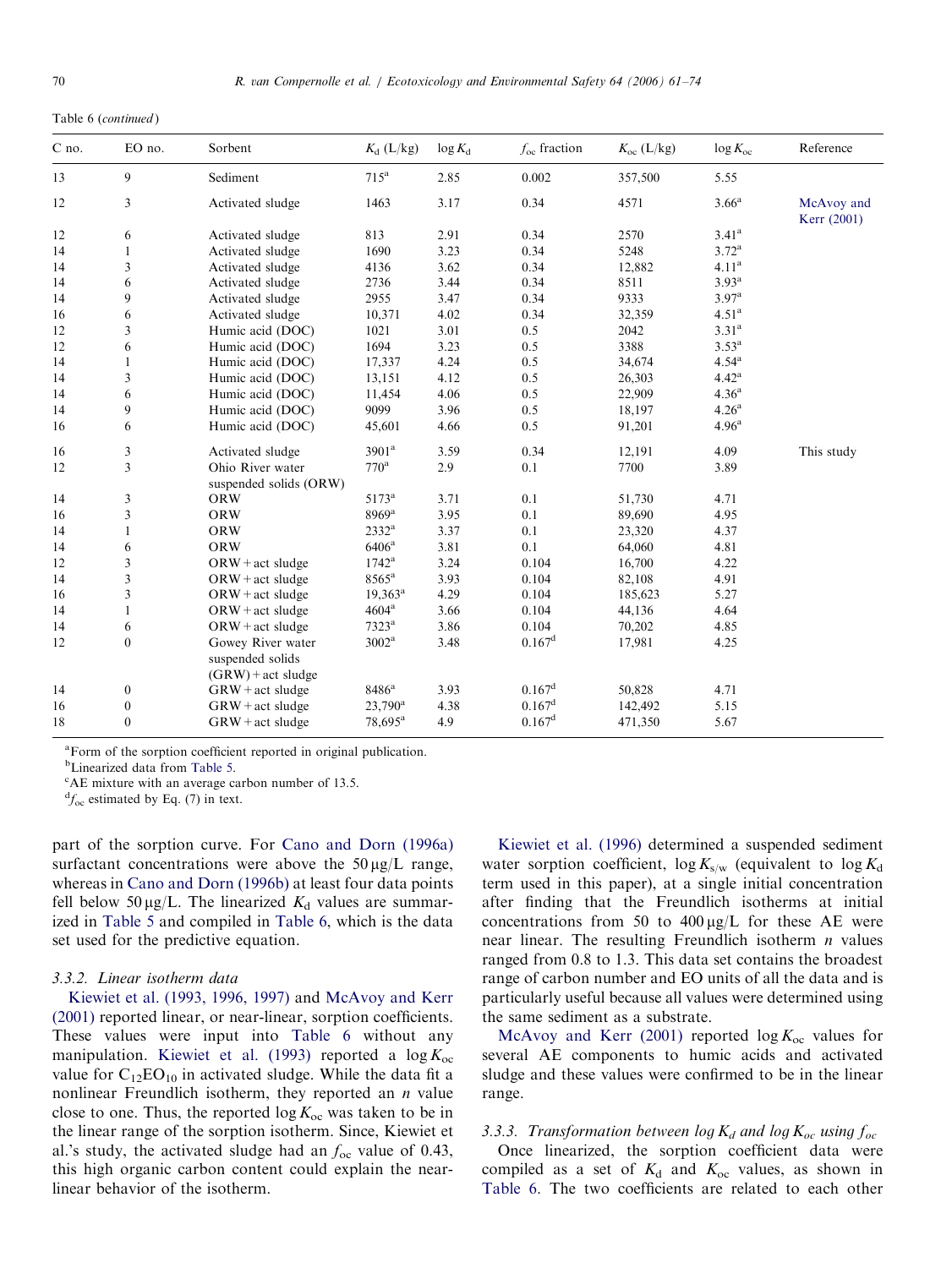<span id="page-10-0"></span>through the following equation:

$$
K_{\text{oc}} = \frac{K_{\text{d}}}{f_{\text{oc}}},\tag{6}
$$

where  $K_d$  is the distribution coefficient or sorption coefficient,  $L/kg$ , and  $f_{oc}$  is the fraction of organic carbon.

As shown in [Table 6](#page-8-0), 46 coefficients were reported as  $K_d$ and 23 as  $K_{\text{oc}}$  (or as the corresponding logarithm value). The  $f_{\text{oc}}$  of the solids used as substrate for each determination is required to transform one value into the other. [Brownawell et al. \(1997\)](#page-13-0) reported  $K_d$  values for a series of  $C_{13}EO_{3,6, \text{ and } 9}$  AE compounds using a single sediment with  $f_{\rm oc} = 0.0233$  and  $C_{13}EO_6$  in a series of four sediments with different  $f_{\rm oc}$  values (0.0233, 0.0304, 0.012, 0.0076). These  $f_{\rm oc}$ values were used to transform the respective results to a  $K_{\text{oc}}$ value. [Cano and Dorn \(1996a\)](#page-13-0) reported  $K_d$  for a mixture of commercially available surfactants in four sediments having  $f_{\text{oc}}$  values of 0.028, 0.016, 0.003, and 0.002 and these were used to calculate a corresponding  $K_{\text{oc}}$  value.

Organic carbon fractions of the river water and activated sludge solids used in the alcohol study described herein were measured (0.14 and 0.30, respectively). The  $f_{\rm oc}$  of the river water-activated sludge mixture for use in calculating  $K_{\rm oc}$  from the  $K_{\rm d}$  was calculated as

$$
f_{\rm oc} = \frac{((f_{\rm oc}^{\rm AS} m_{\rm AS}) + (f_{\rm oc}^{\rm RS} m_{\rm RS}))}{(m_{\rm AS} + m_{\rm RS})},\tag{7}
$$

where  $f_{\text{oc}}^{\text{AS}}$  is the fraction of organic carbon in activated sludge (0.3),  $f_{oc}^{RS}$  the fraction of organic carbon in river solids (0.14),  $m_{AS}$  the mass of activated sludge in the desorption test, and  $m_{RS}$  the mass of river solids in the desorption test.

Data reported as  $K_{\text{oc}}$  ([Kiewiet et al., 1997](#page-13-0); [McAvoy and](#page-13-0) [Kerr, 2001](#page-13-0)) had corresponding  $K_d$  values calculated using the reported  $f_{\rm oc}$  values. For the activated sludge measure-ments of [McAvoy and Kerr \(2001\)](#page-13-0), the  $f_{\rm oc}$  value of 0.34 was confirmed by the authors (pers. comm.). The [Kiewiet](#page-13-0) [et al. \(1996\)](#page-13-0)  $f_{\rm oc}$  value was also applied to the data in [Kiewiet et al. \(1997\)](#page-13-0) since both papers are from the same study.

# 3.4. Review and synthesis of all data

[Table 6](#page-8-0) summarizes all of the sorption data from both this study and the literature sources cited. The original form of the sorption coefficient ( $K_d$  or  $K_{oc}$ ) is highlighted with an asterisk. There is a wide range of C and EO combinations in the data set. A summary of the data in a matrix form is presented in Table 7. Bold-faced italics indicate where there are multiple values, and the number is the average of these values. Sorption coefficients summarized in this study cover a considerable cross section of the various alkyl carbon number and EO number combinations possible in AE and are presented in Table 7 in grid form to give a sense of how  $K_d$  changes with EO number at constant carbon number and vice versa.

Table 7 Summary of  $\log K_d$  values vs.  $C_x$  and  $EO_y$  from [Table 6](#page-8-0)

|           |                |      | Carbon number  |      |                |      |      |      |      |  |
|-----------|----------------|------|----------------|------|----------------|------|------|------|------|--|
|           |                | 10   | 12             | 13   | $13.5^{\rm a}$ | 14   | 15   | 16   | 18   |  |
| EO number | $\theta$       |      | 3.48           |      |                | 3.93 |      | 4.38 | 4.90 |  |
|           | 1              |      |                |      |                | 3.63 |      |      |      |  |
|           | $\overline{c}$ |      |                | 2.79 |                |      |      |      |      |  |
|           | 3              | 1.61 | $2.87^{\rm b}$ | 2.48 |                | 3.78 |      | 3.98 |      |  |
|           | 4              |      |                | 2.88 |                |      |      |      |      |  |
|           | 5              | 1.68 | 2.86           |      |                | 3.54 |      | 3.68 |      |  |
|           | 6              |      | 3.07           | 3.09 |                | 3.80 |      | 4.34 |      |  |
|           | $\overline{7}$ |      |                |      |                |      |      |      |      |  |
|           | 8              | 2.1  | 3.09           | 3.13 |                | 3.55 |      | 3.79 |      |  |
|           | 9              | 2.22 | 2.87           | 2.98 | 3.34           | 3.65 | 3.41 | 4.18 |      |  |
|           | 10             |      | 3.45           |      |                |      |      |      |      |  |

<sup>a</sup>AE mixture with an average carbon number of 13.5.

<sup>b</sup>Values in *bold* face close are the average of two or more values from [Table 6](#page-8-0).

## 3.5. Development of the predictive equation

An Excel spreadsheet was populated with the  $\log K_d$  and  $\log K_{\rm oc}$  data from [Table 6](#page-8-0) vs. the C and EO number for each surfactant. The regression feature within Excel was then used to estimate best-fit coefficients  $x$ ,  $y$ , and  $b$ resulting in the following equation for  $\log K_d$ :

$$
\log K_d = 0.331 \text{C} - 0.00897 \text{EO} - 1.126 \ (R^2 = 0.64), \tag{8}
$$

where C is the number of carbon atoms in the alkyl chain and EO is the number of EO units. The 95% confidence intervals for the coefficients are as follows: C coefficient  $(0.269-0.392)$ , EO coefficient  $(-0.0422-0.0243)$ , and intercept  $(-1.997$  to  $-0.254$ ).

A plot of measured log  $K_d$  vs. predicted log  $K_d$  using Eq. (8) is shown in [Fig. 5A](#page-11-0) with each source represented by a different symbol. As noted under Section 2, some of the original data (23 of 69 values) were reported as  $K_{\text{oc}}$  or  $\log K_{\rm oc}$ . In these cases, the  $K_{\rm oc}$  was transformed into the corresponding  $K_d$  by multiplying the  $K_{oc}$  value by the  $f_{oc}$ value reported in each study. [Fig. 5B](#page-11-0) shows the same data as [Fig. 5A](#page-11-0) except that originally reported  $K_d$  values are distinguished from  $K_d$  values transformed from originally reported  $K_{\text{oc}}$  values. Transforming log  $K_{\text{oc}}$  values to log  $K_{\text{d}}$ values maintains a consistent distribution of data.

The data in [Table 6](#page-8-0) were also used to build a predictive equation based on  $\log K_{\text{oc}}$ , yielding the following equation:

$$
\log K_{\text{oc}} = 0.322 \text{C} + 0.0470 \text{EO} - 0.196 \ (R^2 = 0.53). \tag{9}
$$

The 95% confidence limits for the coefficients are as follows: C coefficient (0.246–0.398), EO coefficient  $(0.00592 - 0.0880)$ , and intercept  $(-1.27 - 0.881)$ .

A plot of measured  $\log K_{\text{oc}}$  vs. predicted  $\log K_{\text{oc}}$  using Eq. (9) is shown in [Fig. 5B](#page-11-0) with each source represented by a different symbol. This correlation had a lower  $R^2$  value than Eq. (8). This is likely due to the greater uncertainty in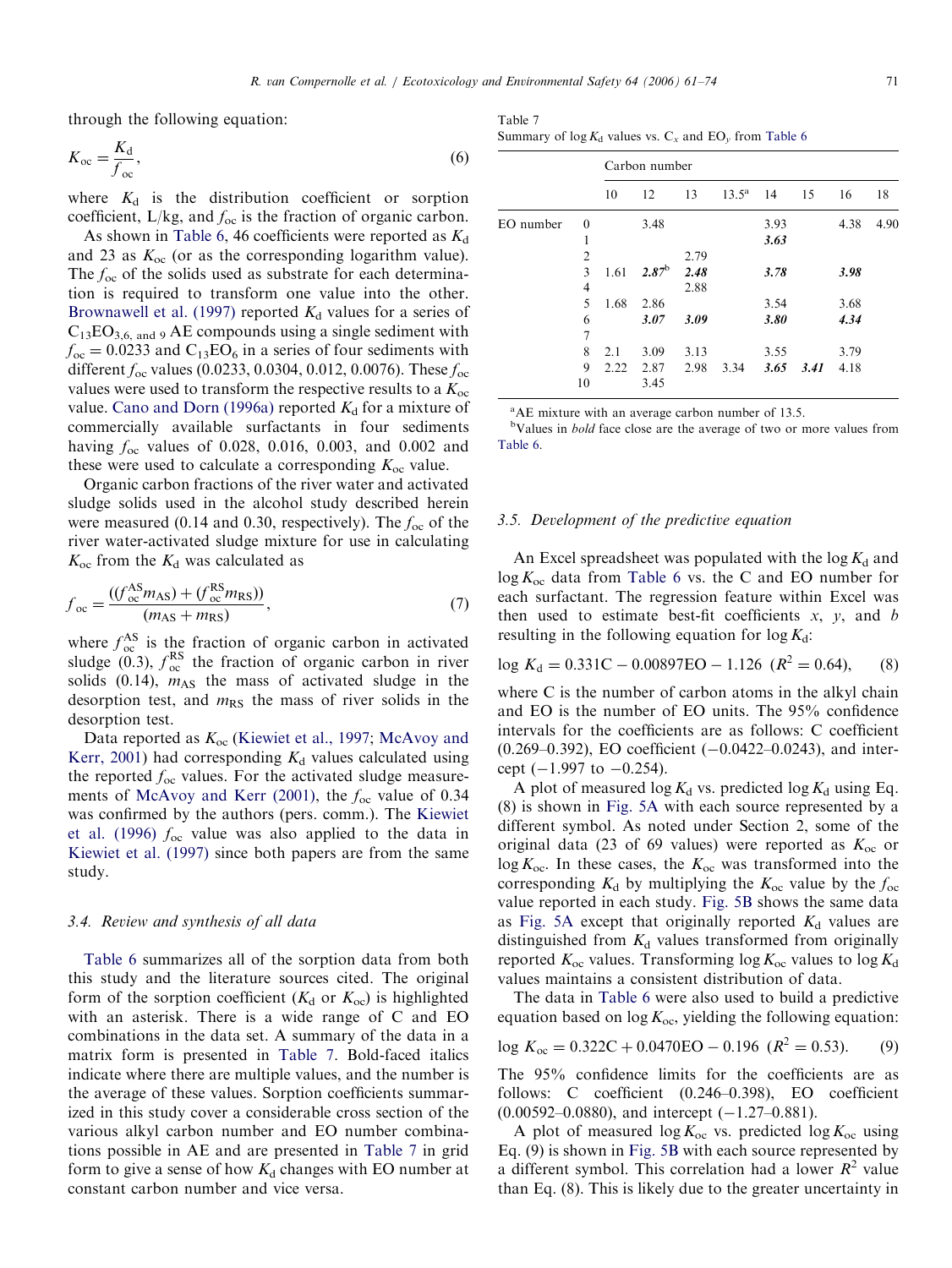<span id="page-11-0"></span>

Fig. 5. Measured vs. predicted  $log K_d$  (A) and  $log K_{oc}$  (B) for AE and fatty alcohols.

introducing an  $f_{\text{oc}}$  normalization into  $K_d$  data when organic carbon may not be the only factor affecting sorption. Additionally, this required the transformation of 67% of the reported data to  $K_{\text{oc}}$  from its originally reported form  $K_d$  and thus uncertainty was introduced into a greater proportion of the data.

# 4. Discussion

The outcome of a realistic exposure assessment for AE surfactants in aquatic environments is influenced by sorption onto solids, which can reduce bioavailability and thus their ecological effects [\(Belanger et al., 2005](#page-13-0)). The sorption of surfactants to humic acids, e.g., has been given some attention as in the case of cationic alkyl trimethyland dimethyldioctadecyl ammonium surfactants. The presence of humic acids significantly correlated with a reduced toxicity of these compounds to fathead minnows [\(Versteeg and Shorter, 1992](#page-13-0)). For the anionic surfactant linear alkylbenzolsulfonate this mitigating effect was less pronounced [\(Traina et al., 1996](#page-13-0)). Taking the impact of sorption into account for AE surfactants requires partitioning data of 144 specific homologues whose adsorption depends on carbon number and EO number.

Since it is impractical to measure a sorption coefficient for all AE homologues, a predictive equation provides a useful tool. Through a compilation of literature data and newly measured sorption coefficients, a  $\log K_d$  predictive model based on alkyl chain carbon number and EO units has been derived:

$$
\log K_d = 0.331 \text{C} - 0.00897 \text{EO} - 1.126 \text{ (R}^2 = 0.64),
$$

where C is the number of carbons in the alkyl chain (hyrophobe) and EO is the number of units in the ethoxylate chain (hydrophile). An equation that estimates  $\log K_{\text{oc}}$  (i.e., normalized to fraction of organic carbon) had more variability ( $R^2 = 0.53$ ) and was not as comprehensive. While in many cases  $f_{\text{oc}}$  is the solids characteristic most often influencing sorption of hydrophobic compounds ([Di Toro and De Rosa, 1996](#page-13-0)), the presence of hydrophilic and hydrophobic moeities on the AE molecule appears to offer an exception.

The sorption of AE surfactants is complicated by the presence of both hydrophobic and hydrophilic moeities, which vary from  $C_{11}EO_0$  to  $C_{18}EO_{20}$ . Each moeity interacts separately and together with a variety of solid matrices according to their structure and the solids characteristics. The predictive sorption equations in this study indicate that the carbon chain length on the alkyl chain (hydrophobe) most strongly determines sorption with a positive correlation between increasing carbon number and sorption coefficient ( $log K_d$ ). The coefficients for carbon in both the  $\log K_d$  and the  $\log K_{oc}$  predictive equations are quite consistent in this study (0.331 vs. 0.322, respectively) and agree with [Kiewiet et al.'s \(1996\)](#page-13-0) reported value of 0.33 (Eq. (1)).

The observation that the log  $K_d$  equation has a higher  $R^2$ than the  $\log K_{\text{oc}}$  equation is unexpected under an assumption that sorption of AE depends strictly on hydrophobic effects driven by the alkyl side chain length and the fraction of organic carbon on the sorbing substrate.

This complexity of the sorption of AE is represented by the variability of the coefficient on the EO side chain length, which shows a negative correlation with sorption under the  $\log K_d$  equation but a positive correlation under carbon-normalized conditions (log  $K_{\text{oc}}$ ). Others have also observed this negative correlation ([Cano and Dorn,](#page-13-0) [1996a, b;](#page-13-0) [Brownawell et al., 1997](#page-13-0); [McAvoy and Kerr,](#page-13-0) [2001\)](#page-13-0). In contrast, the [Kiewiet et al. \(1996\)](#page-13-0) equation shows a positive correlation. Authors observing a positive correlation have speculated that EO groups may be attracted to ionic sites on solids with high cation exchange capacity and possibly to organic carbon through van der Walls forces. Rheinlaender (as summarized in [Klumpp and](#page-13-0)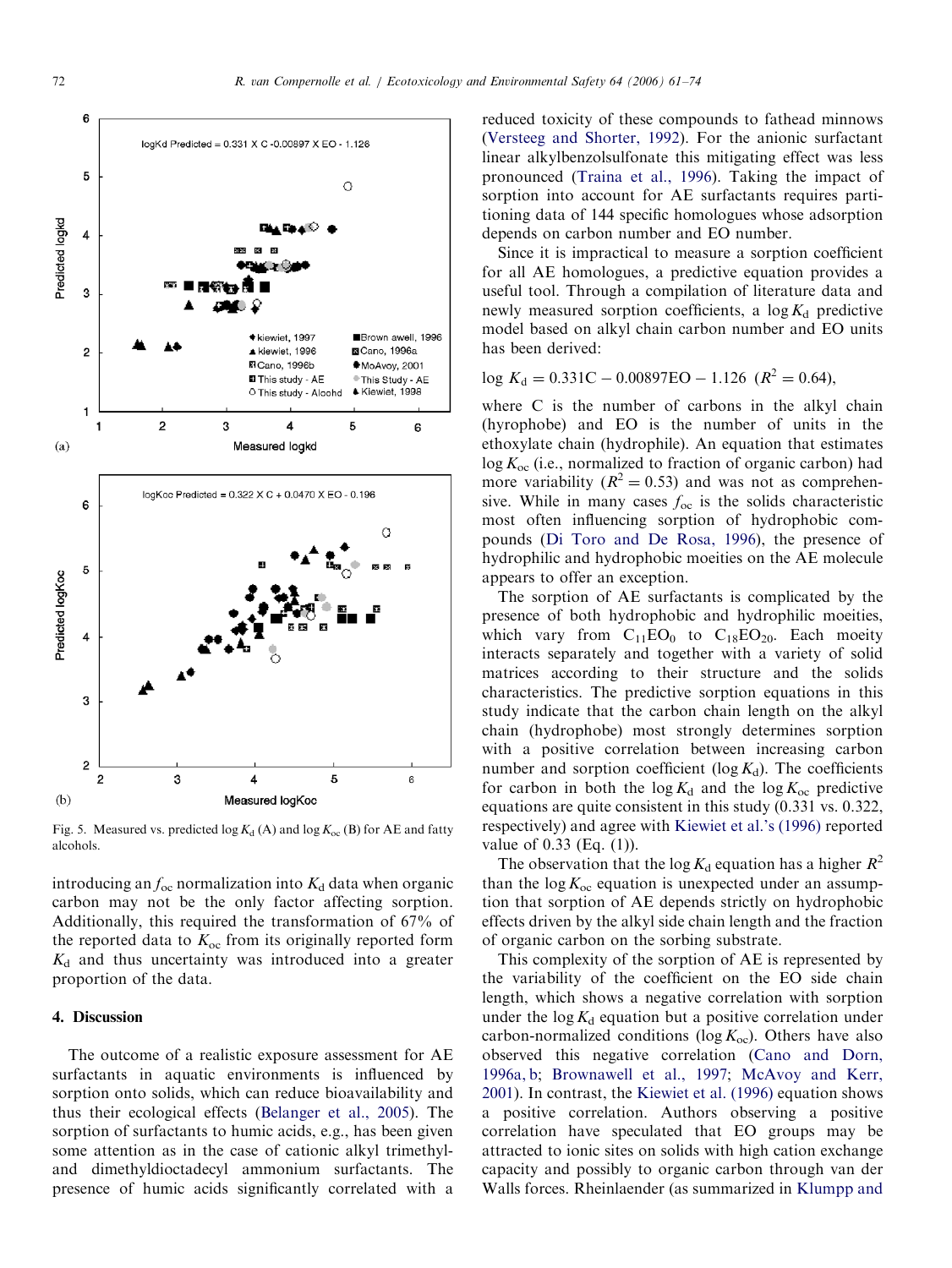<span id="page-12-0"></span>[Schwuger, 1997](#page-13-0)) demonstrated by X-ray measurements that nonionic surfactants could intercalate into clay layer interspaces. The author points out that, in nonionic surfactant adsorption on layer silicates, the hydrated ethylene glycol groups can interact with solid phases via ion–dipole interactions and hydrogen bonding. These attraction mechanisms compete with the hydrophilic nature of the EO group, which would tend to keep it in the aqueous phase.

The variation between positive and negative relationships of EO to sorption also may be attributable to the variations in the amount of organic carbon in the solids; high  $f_{\rm oc}$  values may minimize EO effects while low  $f_{\rm oc}$ values may allow other effects to exert more influence. The EO units appear to affect the rate of increase in  $\log K_d$  with carbon number [\(Table 7](#page-10-0)). At  $EO_0$  the log  $K_d$  increases at 1.4 log units/C unit, whereas at  $EO_3$  the log  $K_d$  increases at 2.4 log units/C unit and at  $EO_{5,6, \text{ and } 9}$  the increase is approximately 2 log units/C unit.

Thus, there remains an incomplete understanding of the interaction between EO groups and solids due to the fact that other features of solids (surface area, cationic exchange capacity, etc.) are not consistently taken into account across all the studies summarized herein. It may be possible that the  $\log K_{\rm oc}$  equation is more appropriate when the  $f_{\rm oc}$  is relatively high, while  $\log K_d$  is more applicable for solids with little organic carbon content. Although more work is needed to confirm this, our work suggests that an  $f_{\rm oc}$  of approximately 0.07–0.1 is a reasonable breakpoint between the use of the two correlations.

The  $\log K_d$  values of the alcohols determined in this study appear to have responses somewhat different from those of the other reported AE homologues ([Fig. 5](#page-11-0)). The predicted  $\log K_d$  is lower than that measured for the C<sub>12</sub> alcohol, whereas the predicted  $\log K_d$  is somewhat higher than that measured for the C<sub>18</sub> alcohol. The C<sub>14</sub> and C<sub>16</sub> alcohols fall more closely into the overall data set for all AE. However, the variation for all the alcohols is within the prediction confidence intervals for all the data. Thus, sorption of AE and their alcohols can be estimated using the same predictive model.

Freundlich isotherms of several surfactants reported in the literature frequently show nonlinearity factors of  $\langle 1, \rangle$ implying that sorption affinity decreases with increasing surfactant concentrations. It has to be considered that this concentration dependency may affect the individual sorption assessment and that the sorption coefficient at environmentally relevant low concentrations is different from what has been measured in the laboratory at higher concentrations ([Tolls and Sijm, 2000](#page-13-0)).

The importance of the sorption behavior of AE lies in the evaluation of environmental risk [\(Belanger et al., 2005\)](#page-13-0). Sorbed AE is not bioavailable and thus should be considered such in predicting environmental exposure (i.e., bioavailability). Fig. 6 illustrates a case study of the role that sorption plays in developing the exposure assessment of AE based on the bioavailable fraction. A measured distribution



Fig. 6. Case example for bioavailable fraction when sorption is taken into account: 30 total SS mg/L,  $0.32 f_{\text{oc}}$ , and no dilution.

of AE for a municipal wastewater treated effluent ([Belanger](#page-13-0) [et al., 2005](#page-13-0)) was prepared from monitoring data. These instream concentrations were then corrected for solid–liquid partitioning using Eq. (8) and assuming a stream SS concentration of 30 mg/L. No dilution of the effluent concentrations was taken into account. The values in Fig. 6 give the ratio for each AE homologue of bioavailable concentration with partitioning taken into account vs. the total nonpartitioned concentration. As expected from the  $\log K_d$  values, the bioavailable fraction decreases significantly as the alkyl C number increases.

# 5. Conclusion

An equation for prediction of sorption coefficients for AE has been derived from a large subset of all possible AE homologues. This predictive equation has been found to be an important factor in environmental risk evaluations ([Belanger et al., 2005](#page-13-0)). Regardless of the various factors discussed above, it remains a fact that AE can sorb strongly onto solids ( $\log K_d$  ranging from 1.6 to 4.9), thereby reducing bioavailability in the aquatic environment. The example in Fig. 6 illustrates the importance of accounting for sorption when determining predicted exposure concentrations for risk assessments of AE in receiving water. It is, therefore, reasonable and justified to take sorption into account when assessing environmental exposure. While normalizing for the carbon content of the sorptive material (sediment, activated sludge, river solids) can be a useful exercise ([Di Toro and De Rosa, 1996](#page-13-0)), the data herein indicate a stronger correlation in the predictive equation when the noncarbon-normalized sorption coefficient (log  $K_d$ ) is used.

## References

American Public Health Association (APHA), 1995. Standard Methods for the Examination of Water and Wastewater. APHA, AWWA, WEF.